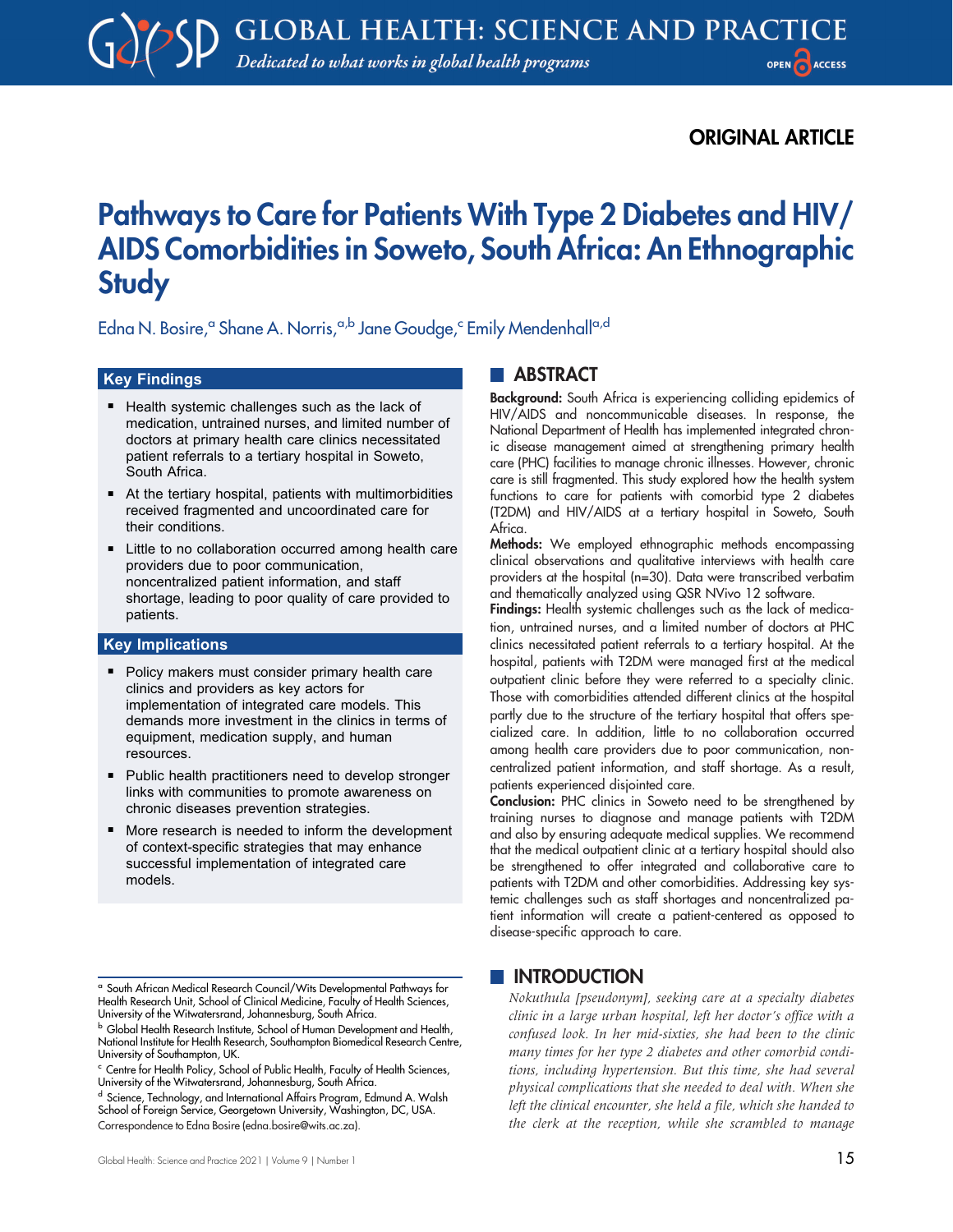The Integrated Chronic Disease **Management** (ICDM) model aims to improve the convenience and quality of chronic disease care for patients in PHC at a single delivery point, thereby integrating PHC into the health system.

several loose papers in her other hand. These loose papers were several referrals to other clinics, which she eventually placed on the reception desk. As the clerk was busy working on her file, Nokuthula lifted one of her loose paper, read it, and asked, "Where is the podiatrist clinic?" The clerk, without looking up, pointed to the far end, right side of clinic. Nokuthula did not understand what the clerk meant and asked again. The clerk said this time, "That room labeled Podiatry!" She then picked up the second sheet of paper and asked, "Where is the dietician clinic?" The clerk answered, "Use the stairs up to the second floor." Then she picked up the third sheet of paper, read it, and asked; "Where is the St. Johns eye clinic?" The clerk, looking irritable, answered, "You have to walk up on the bridge from the hospital to the taxi rank just outside Bara then ask from there. The eye clinic is outside Bara. Looking confused, Nokuthula reassembled her papers and walked out. —EB notes on the diabetes/endocrine clinic at a tertiary hospital, 2018

Living with a chronic condition such as type 2 diabetes (T2DM) and other multimorbidities—the coexistence of 2 or more chronic conditions in the same individual<sup>1</sup>—can pose extraordinary social and medical costs for people residing in cities such as Johannesburg, South Africa. These costs arise in part because multimorbidity is now considered a global health care priority and has become a fundamental challenge for health systems[.2](#page-13-0) In South Africa, a middle-income country, noncommunicable diseases (NCDs) such as T2DM have risen swiftly among communities experiencing a heavy burden of HIV as well as other infections, such as TB. $3-5$  $3-5$  $3-5$  For instance, T2DM was found to be nearly as common as HIV, TB, and hypertension in a peri-urban settlement in Cape Town, representing 45% of all consultations.<sup>5</sup> In this context, patients receiving antiretroviral therapy are more likely to have T2DM than low-income people without HIV, $^6$  $^6$  and this risk increases exponentially the longer the patient receives antiretroviral therapy. $\frac{7}{7}$  Concurrently, the individuals most affected by this double burden of disease largely depend exclusively upon the public health system for detection, treatment, and care for both acute and chronic conditions in South Africa. $8$  Yet, public hospitals in South Africa are weak and underresourced compared with private hospitals,<sup>9</sup> and they are characterized by staff shortages, inadequate equipment, and drug stock-outs,<sup>10</sup> leading to longer waiting times, fewer screenings,<sup>9</sup> undertreatment, and poor disease control.<sup>11</sup>

As a response to the disease burden, the National Department of Health in South Africa initiated the Integrated Chronic Disease Management (ICDM) model, which uses a diagonal approach to health systems strengthening.<sup>12</sup> The diagonal approach integrates the vertical HIV program with the horizontal general health system. $^{13}$  The ICDM model aims to improve the convenience and quality of chronic disease care for the majority of patients in primary health care (PHC) at a single delivery point, thereby integrating PHC into the health system.

Few studies have evaluated the quality of ICDM in South Africa. Despite ICDM having a greater potential to deal with the barriers experienced by patients with multiple chronic diseases, a recent study found that it has been more useful to patients with HIV because of reduced stigma, but it did not show benefits for patients with NCDs, such as hypertension.<sup>10</sup> Other studies have also reported that infrastructure limitations have negatively affected the sustainability and scale-up of the model.<sup>[14](#page-13-11)</sup> Recently, a study conducted in Cape Town revealed that the ICDM model has not been implemented in most public PHC clinics.<sup>[15](#page-13-12)</sup> This has necessitated patient referral to higher levels of care that are overutilized, congested, and overburdened, leading to an escala-tion of health care cost.<sup>8[,16](#page-14-0)</sup>

Care pathways are often part of integrated care and may help to guide the delivery of integrated care for patients while clarifying roles and responsibilities in the care process. $17$  In addition, due to overstretched health system, health policy makers have recommended delegation of duties, popularly known as task shifting, $18$  from physicians to other health care professionals, including nurses, pharmacists, or community health workers.<sup>[19](#page-14-3)</sup> As a result, tasks that have traditionally been thought of as solely within the scope of specialist practice (such as prescribing medications) can often be performed by health care workers without spe-cialist training<sup>[18](#page-14-2)</sup> or occur in settings where no specialists are available. More recently, task sharing or collaborative care between different professionals, such as primary care physicians, hospital specialists, nurses, and social workers, has been considered a more appropriate strategy for manag-ing patients with multiple chronic conditions<sup>20,[21](#page-14-5)</sup> and mental illnesses. $^{22}$  This strategy is particularly important in highly skilled areas because it is difficult to shift tasks entirely to new cadres of health care workers.<sup>23</sup> In this article, the terms task sharing and collaborative care are used interchangeably. We conceptualize task sharing not as a referral to other providers, such as from tertiary specialists to primary care providers, but instead a sharing of care among providers in tertiary hospitals or between tertiary hospital and primary care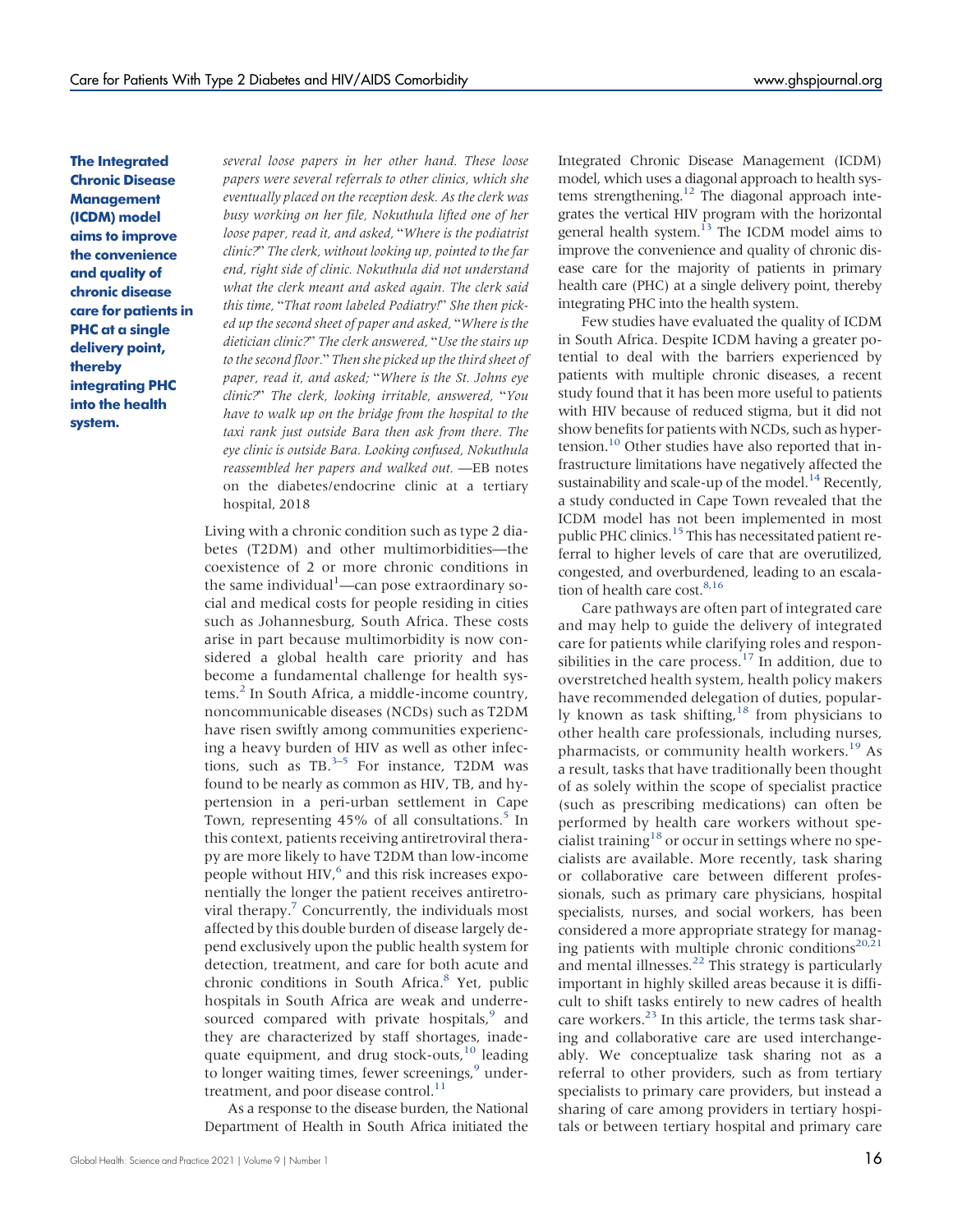clinics.<sup>[19](#page-14-3)</sup> A good example can be drawn from a task-sharing outreach intervention program called Primary Care 101 that was implemented in South Africa to increase the capacity of nurses at primary care levels to not only take on assessment and prescribing roles for HIV and TB, but also NCDs and mental illnesses.<sup>11</sup>

Collaborative care has the potential to make it easier to work as a team with colleagues from other professions when managing patients, allowing better provision of patient-centered care.<sup>[24](#page-14-8)</sup> However, building effective partnerships requires relationships, procedures, and structures that can be different from the usual ways of working. $^{25}$  These structures seem to be lacking in most public health care facilities in South Africa due to insufficient financial and human resources to manage the health care system. $9,11$  $9,11$  In addition, the failure to use electronic health records or a centralized system for patient's information in most public hospitals in South Africa<sup>26–[28](#page-14-11)</sup> poses a huge challenge to integrated and collaborative care for patients. But why is the ICDM model not functioning as expected?

We draw from the Atun et al. conceptual framework of integration of targeted health interventions into health systems.[29](#page-14-12) This framework proposes that each situation uniquely affects the adoption and diffusion of new health interventions and the extent to which they are integrated into critical health system functions. Atun and colleagues identified variants as the nature of the problem being addressed, the intervention, the adoption system, the health system characteristics, and the broad context. $^{29}$  $^{29}$  $^{29}$  The implementation of the ICDM model in South Africa has been slow, and it has not been scaled up to most PHC spaces. As a result, patients bypass the PHC clinics to attend hospitals for the initial contact visit, thereby increasing the cost of the service.<sup>[30](#page-14-13)</sup> In addition, patients with T2DM are mostly managed at secondary or tertiary levels, while HIV is managed at PHC clinics. This is partly due to limited and untrained providers at PHC clinics to properly diagnose and manage diabetes. Integrating care for chronic diseases such as T2DM into PHC clinics in South Africa can only be feasible if systemic challenges in management are addressed.<sup>3</sup>

We use a case study of 2 clinics that provide care for patients with T2DM, HIV/AIDS, or both at a public tertiary hospital in Soweto, South Africa, to investigate care pathways and explore how the health system functions to care for such patients. We interviewed 30 health care providers who care for patients with T2DM, HIV, or both, to better understand the challenges and opportunities within the current system for care of these conditions alone and together.

# **METHODS**

### Study Setting

This tertiary hospital-based study was conducted in Soweto, a peri-urban neighborhood, located about 15 km southwest of Johannesburg's central business district and with a population of approximately 1.3 million.<sup>32</sup> Soweto has no designated **Collaborative care** secondary (regional or level 2) hospitals because a tertiary hospital, Chris Hani Baragwanath Academic Hospital (commonly known as Bara), provides district (level 1) and regional (level 2) hospital services, in addition to tertiary (level 3) referral services. Patients accessing care at the tertiary hospital are referred from regional, district, or PHC clinics or community clinics from outside or within Soweto. This study focuses on 2 clinics within the tertiary hospital: the medical outpatient clinic (MOPD) and the diabetes/endocrine clinic.

The MOPD covers all specialized clinics at a tertiary hospital. Apart from patients who enter the hospital through the emergency department, other patients accessing the hospital pass through the MOPD. Most patients are first managed at the MOPD and then systematically referred to specialty clinics within the hospital if specialized care is needed. The diabetes/endocrine clinic is situated opposite the MOPD. It is a specialty clinic for patients with all endocrine conditions, including diabetes.

#### Study Design and Data Collection

This ethnographic study was conducted between April 2018 and December 2018 and comprised observation and semistructured interviews. All observations were conducted after obtaining consent from health care providers and patients. Observations (by EB) were conducted in different spaces of the 2 clinics: the triage room, the doctor's room, the reception area, patient queuing space, and diabetic education class. EB's role fluctuated between an observer and participant observer; she participated in everyday life of staff in the clinic by helping, watching, listening, and asking questions pertaining to care for patients. However, she did not participate in helping to manage patients clinically. She engaged in informal conversations with different people in the clinics (patients, health care providers, or caregivers). Sometimes, EB asked unstructured questions during the observations. She recorded a summary of field notes in a small jotting notebook and wrote up a full ethnographic account before the end of the day.

has the potential to make it easier to work as a team, allowing provision of patientcentered care, but building effective partnerships requires changing the usual ways of working.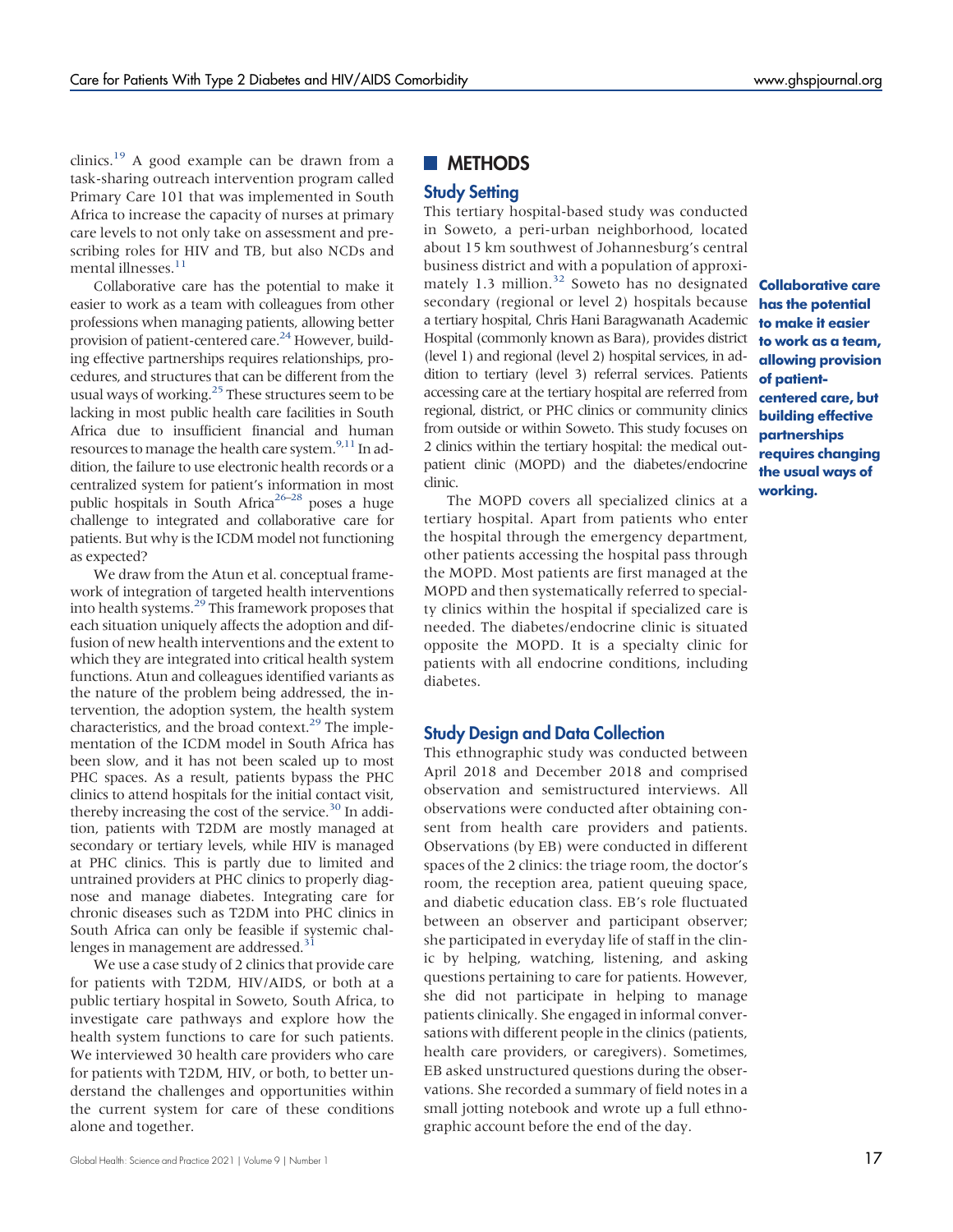Thirty semistructured interviews, lasting between 30 and 60 minutes were conducted in English with health care providers to understand their experiences in managing patients with T2DM and HIV/AIDS comorbidities. The interviews included doctors, endocrinologists, dieticians, podiatrists, nurses, hospital administrators, data managers, and social workers. Initially, purposive sampling was used to select health care providers across the disciplines in the diabetes/endocrine clinic; this involved approaching existing contacts to interview and follow from within the clinic. Later, a snowball method was used to recruit more health care providers from each discipline within the diabetes/endocrine clinic (n=25). As the first author uncovered how patients navigated care in the hospital, it became apparent that some patients with T2DM were first managed at the MOPD and were only referred to the diabetes/endocrine clinic when experiencing complications. This necessitated understanding care pathways from the MOPD to the diabetes/endocrine clinic. One provider from the diabetes/endocrine clinic recommended a provider working at the MOPD, and this snowballing method facilitated recruitment of other health care providers at the MOPD (n=5) until saturation was reached. A semistructured interview guide included questions about care for patients with T2DM and HIV/AIDS, referral system, integrated and collaborative care, barriers to care, and opportunities for care. Interviews were transcribed verbatim.

#### Data Analysis

Qualitative data were thematically analyzed using Qualitative Solutions for Research (QSR) NVivo 12 software. A combined deductive and inductive approach was used for data analysis. The deductive analysis was based on the pre-identified themes focusing on the research questions and lit-erature reviews.<sup>4[,5,](#page-13-2)[10](#page-13-7)[,12](#page-13-9)[,15](#page-13-12)[,33](#page-14-16)</sup> These themes included care provision for patients with chronic diseases; experience managing patients with multimorbidities; availability of resources for managing patients with multimorbidities; understanding of integrated care; collaborative care; patient-centered care; and opportunities and challenges experienced when managing patients with multimorbidities. Inductive analysis was undertaken for all themes emerging from the transcripts. EB read all transcripts repeatedly as they were developed after each interview. This process was systematic, and it facilitated reevaluating data that were already categorized and creating new categories.<sup>[34](#page-14-17)</sup> These categories were

refined by the constant comparative method,  $35$ which involved concurrent systematic data collection and analysis. EB compared new data with previously collected data. Making comparisons facilitated challenging data that were already grouped with new categories, and this process helped in integrating the different categories and provided a holistic understanding of the phenomena under study. These categories were then reviewed by 3 other researchers involved in the study (SAN, JG, and EM) and any identified discrepancies were solved at this level. Consequently, discussions between the researchers facilitated a collaborative agreement on key emerging themes. EB then developed a codebook that was reviewed by EM. The final codebook was uploaded in QSR Nvivo 12 software where coding was done, and emerging codes were added throughout analysis. Initially, 40 parent nodes were identified, discussed, and defined. This led to reducing the parent nodes to 15, with several child nodes. Subsequent reading enabled the splitting of the parent nodes to child nodes, which provided a fast snapshot of similarities, differences, patterns, and relationships from the data. Nodes were summarized in analytical memos, and verbatim excerpts were used to report the dominant themes. The following key themes were identified: (1) organizational care pathways and the referral system; (2) managing patients with T2DM and HIV/AIDS comorbidities; and (3) patient support and involvement of family members or caregivers in care [\(Table 1\)](#page-4-0). Case stories were developed based on observations at the clinics.

In our analysis, we used the Atun et al. frame-work<sup>[29](#page-14-12)</sup> as a diagnostic tool. This process allowed a detailed mapping and understanding of how the health care system functioned in terms of care provision. Specifically, we looked at the health care intervention, which in this case was integrated care, while identifying its purpose, extent, or implementation, as well as gaps and recommendations. In other words, the framework provided a detailed mapping of chronic care at a tertiary hospital in Soweto while evaluating the purpose, extent, and nature of ICDM integration in Soweto. It also enabled us to explore what works and what does not work within the health system.

# Ethical Considerations

Written informed consent was obtained from the study participants after reading out the content of the information sheet and explaining the purpose of the study. A research committee at the tertiary hospital and the human research and ethics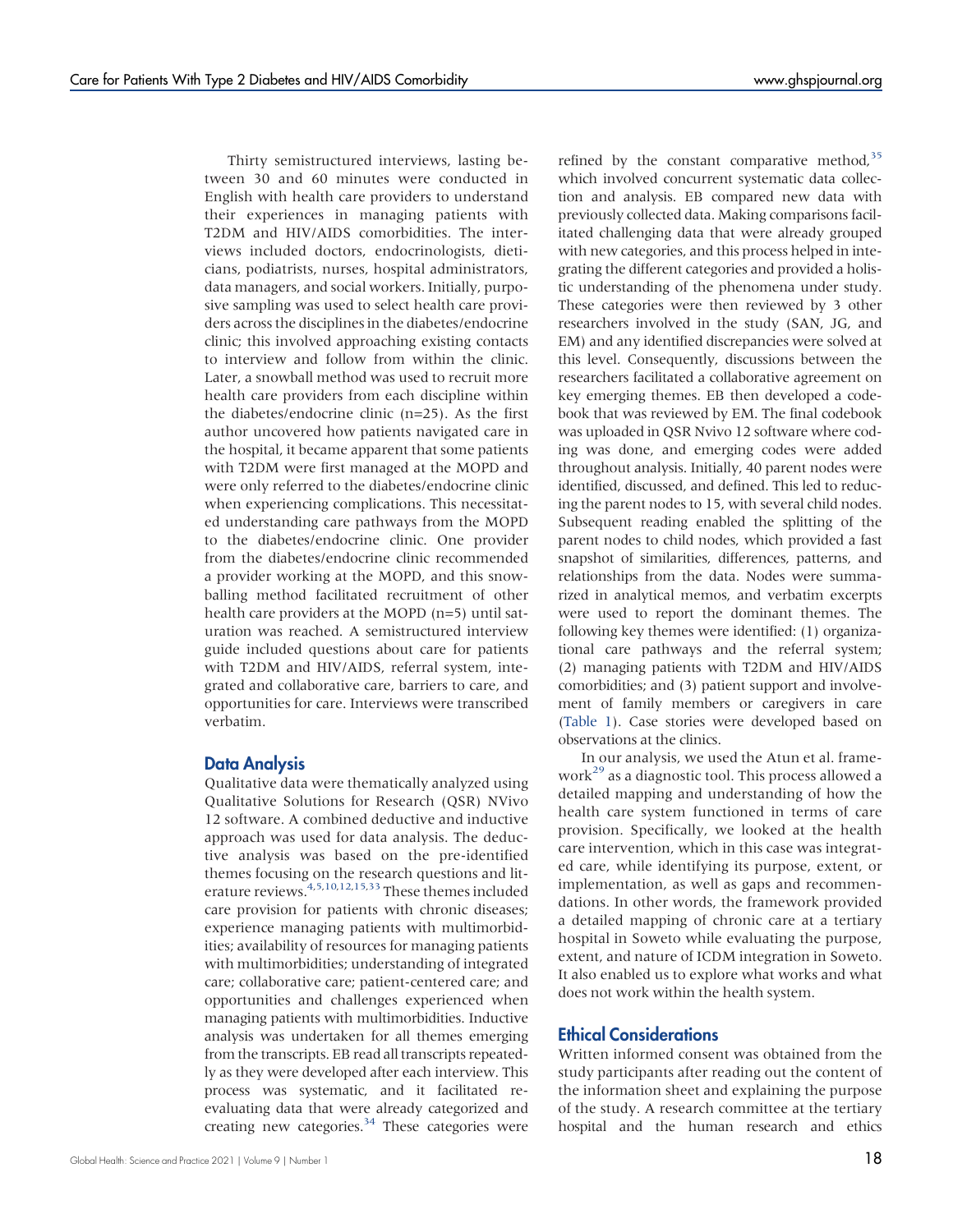| <b>Theme</b>                                                                      | <b>Expectations</b>                                                                  | Working                                                                                                                                                                         | <b>Not Working</b>                                                                                                                                                                                                                                                                                                 |
|-----------------------------------------------------------------------------------|--------------------------------------------------------------------------------------|---------------------------------------------------------------------------------------------------------------------------------------------------------------------------------|--------------------------------------------------------------------------------------------------------------------------------------------------------------------------------------------------------------------------------------------------------------------------------------------------------------------|
| Organizational-<br>Care pathways and<br>referral system                           | Multidisciplinary team working<br>together to manage patients with<br>comorbidities  | Most patients are referred to a<br>tertiary hospital. Most go through the<br>medical outpatient clinic before they<br>are referred to specialty clinics.                        | Limited collaboration among<br>providers due to poor<br>communication, staff shortage, lack<br>of resources, and so forth.                                                                                                                                                                                         |
| Managing patients<br>with type 2 diabetes<br>and HIV/AIDS<br>comorbidities        | Efficient communication, electronic<br>health record system                          | Communication is mostly done<br>manually through a patient's file.<br>Diabetes/endocrine clinic has<br>implemented electronic system that<br>captures patients' biometric data. | Due to workload and staff shortage,<br>rarely do health providers<br>communicate with colleagues,<br>especially when they are in different<br>buildings. Most other clinics use<br>manual data capture in patient's<br>files. Having noncentralized patient<br>records further challenges proper<br>communication. |
| Patient support and<br>involvement of family<br>members or caregivers<br>in care. | Fully involve patients and their<br>family/caregivers in care or decision<br>making. | Mostly, patient are supported in<br>group forums, such as during<br>diabetes education sessions. Social<br>workers visited patients at home.                                    | Doctors rarely involved patients or<br>caregivers in health care. Patient<br>were supported in groups rather<br>than individually. Some caregivers<br>failed to collaborate with social<br>workers during home visits.                                                                                             |

<span id="page-4-0"></span>TABLE 1. Key Themes to Care for Patients With Type 2 Diabetes and HIV/AIDS Comorbidities, Soweto, South Africa

committee at one of the largest universities in Johannesburg approved this study (M171125).

# RESULTS

[Table 2](#page-5-0) describes the 30 health care providers who were recruited from the diabetes/endocrine unit (n=25) and the MOPD (n=5). Participants' median age was 40 years (interquartile range=15). The majority of providers had worked for more than 20 years and were trained in diverse disciplines. We discuss the 3 emergent themes in turn.

## Organizational Care Pathways and the Referral System

Health care providers described how most patients used 2 main structured channels in accessing the tertiary hospital: (1) a referral from PHC clinics, or (2) patient who came directly through the emergency department [\(Figure](#page-6-0)). One nurse described this process as follows:

There is a referral system, patient need to start there [PHC clinics]. The doctor must write a referral letter for them to come here [tertiary hospital]. Some will come in through the emergency department. Once they are treated here, they are down referred for management and collection of pills at the community clinics. —Provider 1, nurse

#### Limitations in the Current System

Health care providers reported that the current re- **Health care** ferral system design failed to meet patient needs for various reasons. First, providers often referred patients from the PHC clinic to tertiary hospitals because of health systemic challenges (such as lacking medication, equipment, untrained nurses, and limited number of doctors) as opposed to patients needing the specialist care often associated with such referrals:

Due to lack of necessities at primary clinics, sometimes the GP understand it's pointless to write the letter to send this patient to PHC, only for the patient to be sent back to us [a tertiary hospital]. —Provider 2, doctor

Primary health care clinics have got limited resources; they can't do the blood tests required for diabetic care. —Provider 3, doctor

Many argued that because the PHC clinics in Soweto were managed by nurses, as opposed to doctors who only worked in the clinics on rotational basis, many nurses were overburdened by their patient load, or untrained to manage patients with diabetes, which caused them to initiate more up-referrals from PHC to the tertiary hospital:

Doctors come on a specific day, let's say on Wednesday. If a patient comes on Monday and it's beyond the sister's scope, they will refer the patient to tertiary hospital. — Provider 4, nurse

providers reported that the current referral system design failed to meet patient needs for various reasons.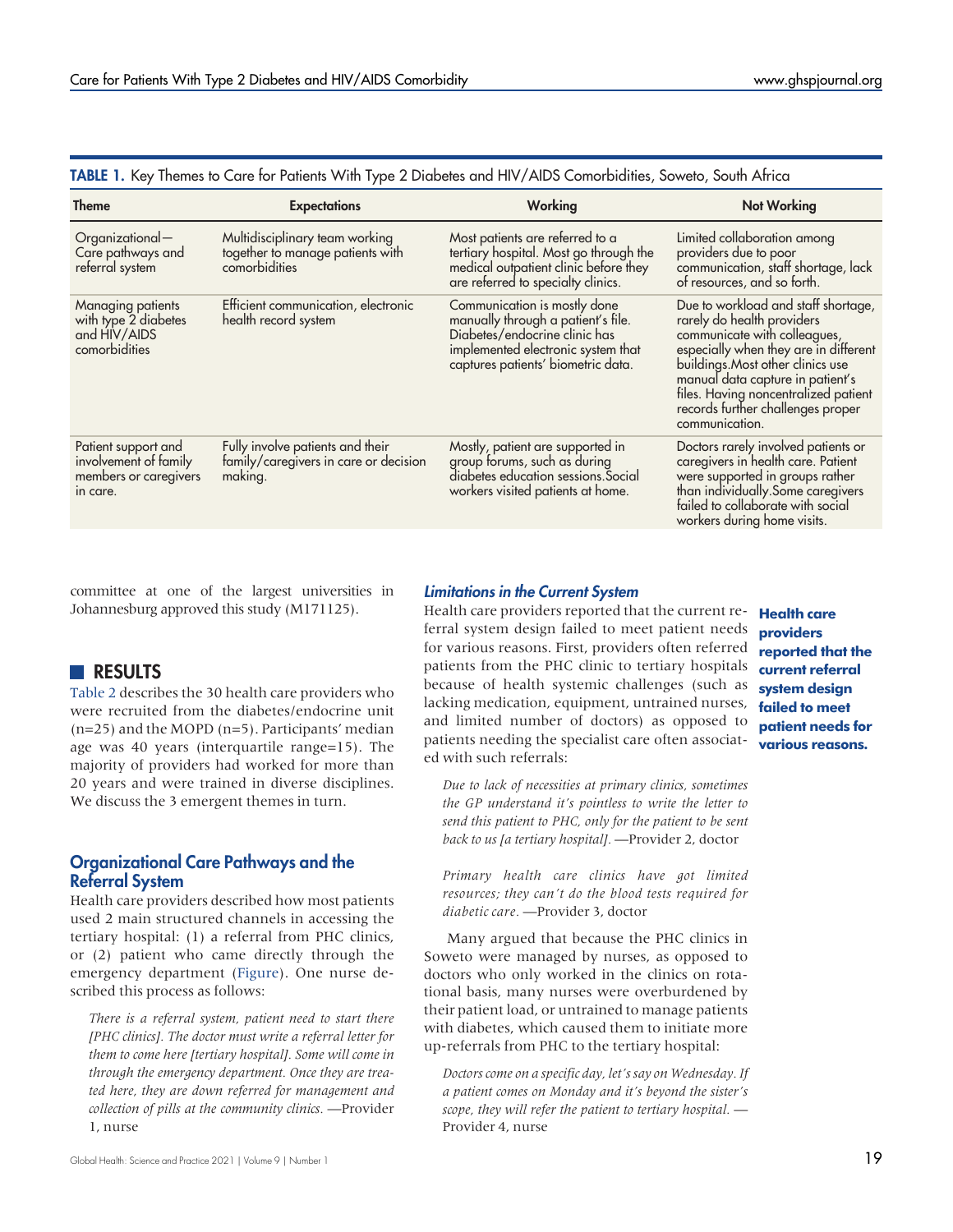<span id="page-5-0"></span>TABLE 2. Sociodemographic Characteristics of Study Health Care Providers in the Medical Outpatient Clinic and Diabetes/Endocrine Clinic, Soweto, South Africa

|                                                  | No. (%)<br>$N = 30$ |
|--------------------------------------------------|---------------------|
| Gender                                           |                     |
| Male                                             | 12 (40)             |
| Female                                           | 18 (60)             |
| Age, years                                       |                     |
| $25 - 35$                                        | 9(30)               |
| $36 - 45$                                        | 10 (33)             |
| $46 - 55$                                        | 8(27)               |
| >56                                              | 3(10)               |
| Profession                                       |                     |
| Administrator                                    | 3(10)               |
| Data manager                                     | 3(10)               |
| Dietician                                        | 4(13)               |
| General doctor                                   | 6(20)               |
| Endocrinologist                                  | 3(10)               |
| Nurse (professional nurse, diabetes<br>educator) | 6(20)               |
| Podiatrist                                       | 3(10)               |
| Social worker                                    | 2(6)                |
| Years of service                                 |                     |
| $<$ 5                                            | 5(17)               |
| $6 - 10$                                         | 6(20)               |
| $11 - 20$                                        | 9(30)               |
| >20                                              | 10 (33)             |

Some nurses at PHC are not well trained to diagnose patients with diabetes early enough. They only suspect that a patient is diabetic when patients are already experiencing complications, and this makes them refer them to tertiary hospital. —Provider 11, endocrinologist

As a way of increasing nurse capacity in PHC clinics in Soweto, one doctor explained why an outreach program was important yet challenging to implement in this context:

Our clinics at the tertiary hospital are overwhelmed by new cases of diabetes and diabetes complications because, nothing is happening at the community – where we expect prevention strategies to be taking place [....]. I started an outreach program which I conduct alone, and on a voluntary basis. It entails educating patients at the community and, capacity building nurses who work in the PHC clinics in Soweto. I have done this exercise for a couple of years now, though it is challenging because I don't have any support in terms of finances, logistics and facilitations. Again, because there are many clinics in Soweto, I sometimes end up seeing one clinic maybe two times in a year. Therefore, we still have many patients being referred from PHC clinics to the tertiary hospital. —Provider 2, doctor

Some opined that patients' self-referrals from PHC to the tertiary hospital were simply due to geographic convenience or perceived better quality there:

Some patients will walk in because Bara is very close to where they live compared to a primary clinic in Soweto. —Provider 5, hospital administrator

They [patients] don't want to go to the local clinic, they will say there are no medication. - Provider 6, nurse

This pattern of skipping the PHC clinic and therefore not following the traditional referral process was described as common negligence because a patient who walked in without a referral would still be allowed to access the hospital:

The problem is that here [tertiary hospital], they cannot turn the patient away. The person at registration will give them a number and allow them in. —Provider 2, doctor

Many providers suggested that such deference to protocol was central to reinforcing these structural factors, such as overwhelming workloads, that played a primary role in creating bottlenecks at the tertiary hospital, thus compromising patients' quality of care.

## Down-Referral, Medication, and Challenges

The existing referral system design requires that once patients have received treatment and are stable at the tertiary hospital, they are down-referred to community or PHC clinics for management and continuous collection of their medications:

We have a down referral form, this is what we use to send them back to the community clinics. —Provider 1, nurse

A MOPD doctor also described how prepackaged medication is sent to local clinics: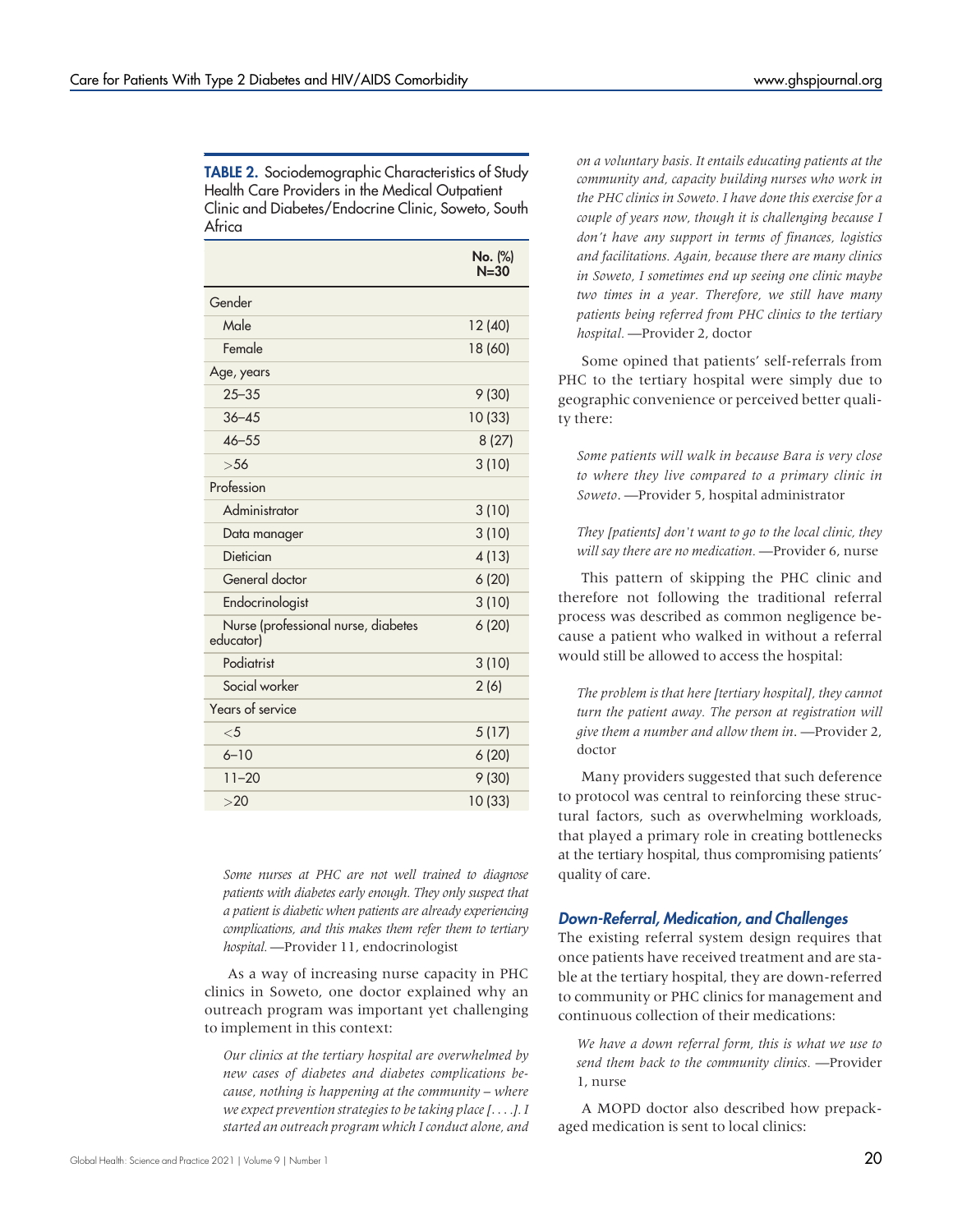

<span id="page-6-0"></span>FIGURE. Up and Down Referral System From Primary Health Care to a Tertiary Hospital in Soweto, South Africa

Medication is prepared at the chemist here [tertiary hospital] and then sent to the local clinic. Then at the local clinic, there is a chemist staff who just takes the medication out of the shelf and dispenses to the patient. — Provider 16, doctor

Most providers reported that 6 main clinics in Soweto were selected to be central for medical supplies and refilling to patients with chronic conditions. These clinics were Lilian Ngoyi, Chiawelo, Mofolo, Stretford, Laneshia South, and Zola. Medications were distributed to these clinics and patients could select any of the 6 clinics based on which was closest to them for repeat medical supplies. This plan did not work as expected because of drug stock-outs:

Patients will always complain that they missed their medications at the primary clinics due to drug stock-outs. —Provider 8, nurse

Drug stock-outs at PHC clinics were attributed to various reasons. First, stock-outs were said to be a trickledown effect of drug stock-outs at the tertiary hospital, which in turn influenced nonsupply of medications to PHC clinics:

The hospital does not pay the drug suppliers on time. If you want to confirm this, they keep on changing the suppliers because, some have stopped supplying the drugs. —Provider 9, data manager

Oversupplying medication to patients was also linked to drug stock-outs at the tertiary hospital:

They will issue extra medication to patient and at some point, you will be told this and that is missing from the pharmacy. This affects supply to primary clinics too — Provider 10, doctor

In addition, the system of prepackaging medication and sending it to PHC clinics was said to be failing as described below:

There are so many steps in the system; it could be that the courier dropped the parcel, could be someone stole the medication and so on. —Provider 11, endocrinologist

The challenges experienced in the referral system were majorly attributed to poor communication between different providers at different levels of care:

You imagine the patient coming here, from Orange farm to say, "I didn't get medication." Already they are in turmoil [...], poor communication is the biggest challenge in the referral process. —Provider 12, nurse

# Managing Patients With Comorbid T2DM and HIV/AIDS

This study revealed limited integration of chronic services at the tertiary hospital. This limitation was partly because of the design of the tertiary hospital, which is specialized into different clinics.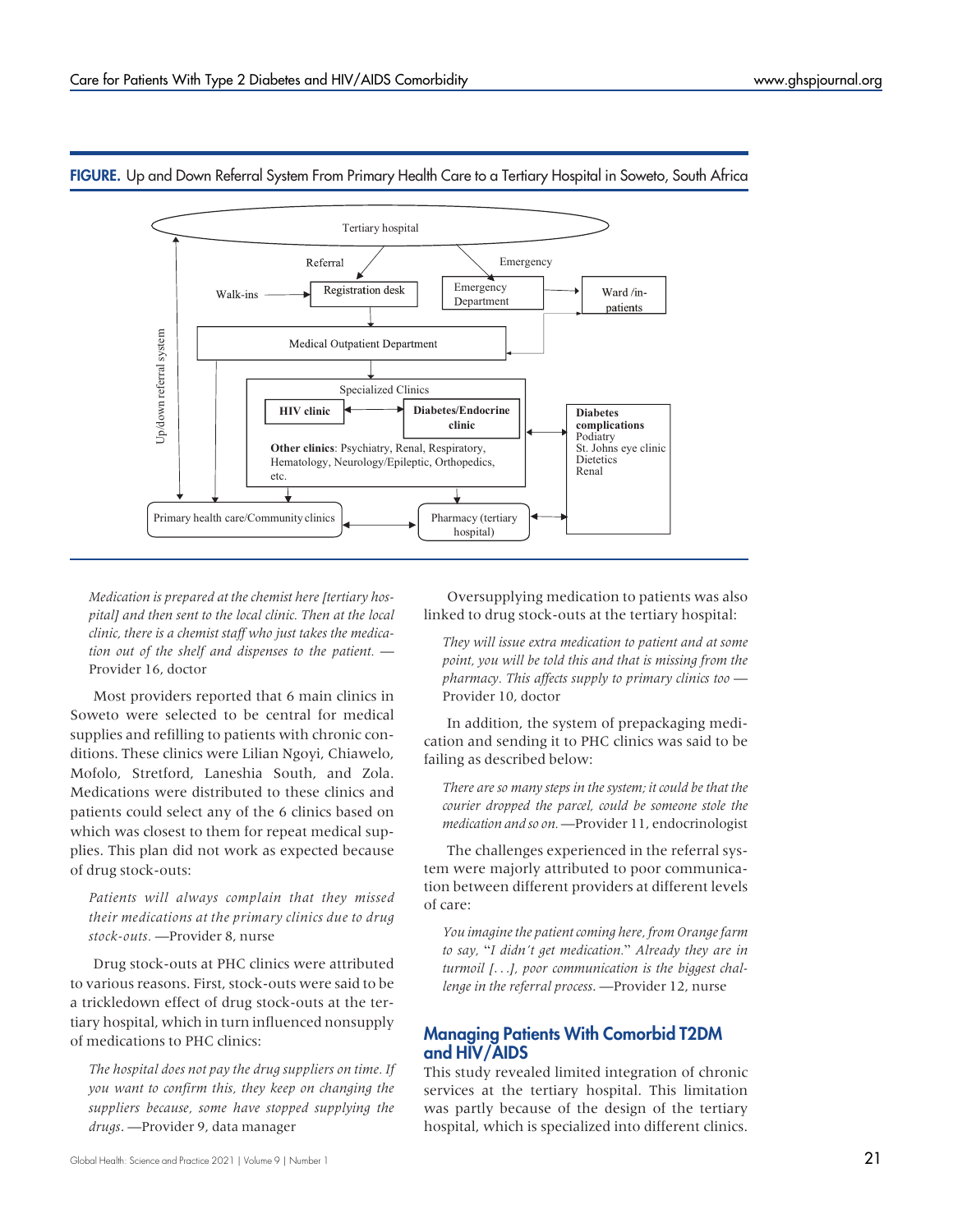Patients with comorbid T2DM and HIV received care in 2 separate clinics: at the MOPD or diabetes/endocrine clinic for their diabetes, while those with HIV would receive care at the Nthabiseng (HIV/AIDS) clinic—a separate stand-alone clinic that was 3 minutes' walk from the building housing the diabetes/endocrine clinic. One doctor explained this:

We don't do the HIV treatment itself here, they go to HIV clinic. Then they will come back here [diabetes] endocrine clinic] on the same day or different days for diabetes care. —Provider 2, doctor

Another doctor said that:

Patients go in the morning in one clinic and as soon as they are done with that clinic, they'll go and queue in the other clinic. —Provider 10, doctor

The diabetes/endocrine clinic only managed patients with endocrine conditions:

We only manage patients with endocrine conditions in this clinic. Patients with HIV must be managed at HIV clinic. —Provider 2, doctor

Not unsurprisingly, individuals with both T2DM and hypertension often received care in tandem; however, for every other physical and psychiatric condition, patients would visit specific clinics. Patients with diabetes complications, such as neuropathy of the hands and feet and nephropathy, visited other, specific clinics (as illustrated in Nokuthula's case). Some of these clinics were situated outside a tertiary hospital. Although they were a very short walk from the hospital, the distance could be difficult for someone with a disability. Health care providers emphasized that collaboration and coordination of care were imperative in such instances, but they rarely occurred.

**Providers** acknowledged that collaboration or task sharing between different professionals would be a good thing and would improve patients' quality of care.

Nevertheless, providers acknowledged that collaboration or task sharing between different professionals, such as primary care providers, specialists at a tertiary hospital, nurses, and social workers, would be a good thing and would improve patients' quality of care:

Working together means we are treating the patient well by providing what we are thinking is best for the patient. If she's amputated and she's the bread winner for example, then nothing else will be happening at home. So, with that consideration we might motivate the surgeon to do amputation that is not so intrusive. —Provider 14, Podiatrist

They also gave examples on instances where they collaborated in caring for patients:

Yeah, we work as a team. We [educators] will teach them about the disease, the dietician teaches about what they need to eat, then the podiatrist will teach them on the foot care. —Provider 15, diabetes nurse educator

However, providing integrated and collaborative care for patients with HIV and T2DM was said to be difficult due to poor communication, noncentralized patient information, staff shortage, and limited resources, among other reasons [\(Table 3\)](#page-8-0).

### Poor Communication

Poor communication affected both vertical and horizontal collaboration. This occurred at 2 levels: between providers at the tertiary hospital and those at PHC, and among health care providers in different specialty clinics at the tertiary hospital. For instance, nurses reported that some doctors at a tertiary hospital down-referred patients to PHC clinics in Soweto, without a detailed report on further management at the PHC level. This led to most patients being referred back to a tertiary hospital, especially when nurses at PHC did not know how to manage the patients. In addition, providers at the tertiary hospital rarely communicated with each other when managing patients with multimorbidity; some providers would provide a double prescription to patients with comorbid conditions especially those that cluster together (such as T2DM and hypertension) without realizing that the patients had already received similar prescriptions in a different specialty clinic. This led to cases of oversupply of medication, drug duplication, and mismanagement of patients.

Ethnographic case observation of communication problems. Patients with T2DM and other comorbidities came to the clinic with unused medications. There were empty drawers at the clinic reception where all unused medication were kept. Sometimes, patients would return the unused medication to the pharmacy when they came to collect new supplies. Nurses would shout at the patients for being nonadherent to their treatment. After a series of observations and informal conversations with patients, it became clear that patients were given extra medications especially when they attended other clinics for comorbidities.

One nurse expressed her amazement when she said:

When they come to the clinic, you will be surprised that they still have enough medication for another month or so. —Provider 4, nurse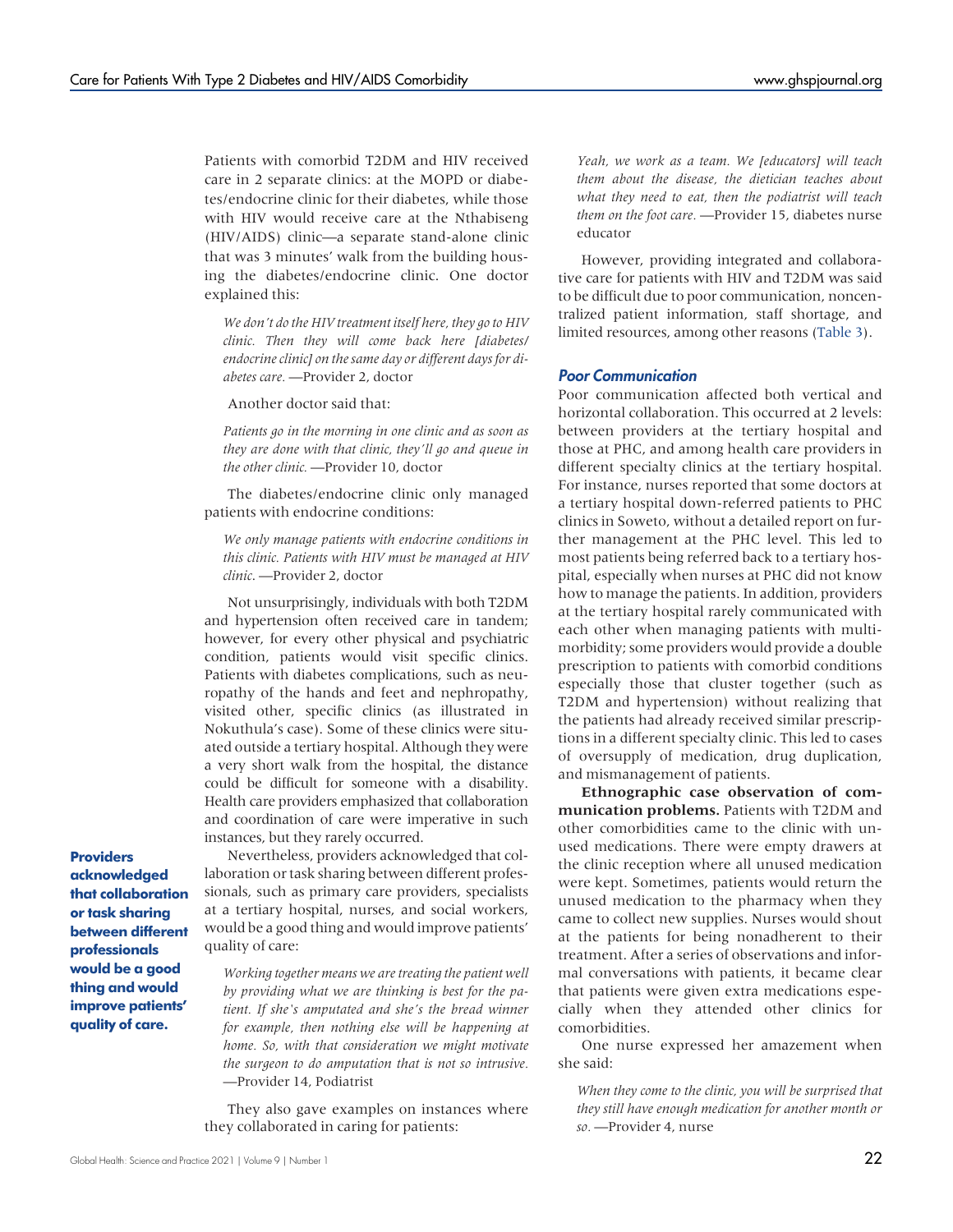<span id="page-8-0"></span>TABLE 3. Challenges to Collaborative and Integrated Chronic Care for Patients With HIV and Type 2 Diabetes in Soweto, South Africa

| <b>Theme</b>                                               | <b>Excerpts</b>                                                                                                                                                                                                                                                                                                                                                                                                                                                                       |
|------------------------------------------------------------|---------------------------------------------------------------------------------------------------------------------------------------------------------------------------------------------------------------------------------------------------------------------------------------------------------------------------------------------------------------------------------------------------------------------------------------------------------------------------------------|
| Poor communication                                         | "There is no consistent communication between a tertiary hospital and these community clinics. Sometimes, if<br>they [patients] see that medication is running out, they will walk to the nearest clinics, some of the clinics give<br>them medication even without any down referral letter." - Provider 4, nurse                                                                                                                                                                    |
|                                                            | "This is something that happened last week [] at respiratory the doctor prescribed medication for her re-<br>spiratory problem and diabetes as well. She went to the pharmacy and collected medication for diabetes<br>twice in a day" - Provider 6, nurse)                                                                                                                                                                                                                           |
| Noncentralized patient<br>information                      | "It's frustrating for them, isn't it? the files get lost every now and then. Patients have to queue for opening of<br>new files, they have to figure out what medication they were on to tell the doctor" - Provider 22,<br>endocrinologist                                                                                                                                                                                                                                           |
|                                                            | "Look, honestly until we have an electronic record keeping system in the whole hospital, record keeping is<br>going to be in shambles and working as a team will only be a dream. Look, I only see diabetes patients twice<br>a month which means I only use the Intellovate system twice a month, the rest of the other time I am using<br>manual paper recording in other departments." - Provider 23, doctor                                                                       |
| Staff shortage, workload,<br>and unavailability of doctors | "It is difficult because doctors have a lot on their hands [] they are expected to see a number of patients<br>here [diabetes clinic], expected to do this and that and by the time they come back here, the queue has build<br>up again. They will not have time for collaboration with others." - Provider 1, nurse                                                                                                                                                                 |
| Lack of resources such as<br>medication                    | "The problem is not the model [ICDM] but lack of resources. [] I treated the patient and when he got well, I<br>designed a chronic medication plan, I referred the patient to the local clinic but the patient came back and<br>said there are no medications there." - Provider 2, doctor                                                                                                                                                                                            |
| Proximity of clinics                                       | "Collaboration is difficult. All these clinics are isolated from each other. So now, we have interprofessional<br>communication where I write my own recommendations, you write your own recommendations, somebody<br>writes their own without involving the patient." - Provider 26, endocrinologist                                                                                                                                                                                 |
| Interprofessional conflicts                                | "Most of the time, surgeons will override anyone's decision. I don't know why it's like that, but sometimes they<br>do. So [] we will screen the patient and find a wound, write our notes and say that we want to manage this<br>patient with wound care. Then the following day when you go, the surgeons have taken over the patient and<br>maybe the patient is already prepared for theatre. This makes me feel they think we don't know our work." -<br>Provider 21, podiatrist |

Probing further, a doctor revealed circumstances in which oversupply of medication occurred:

The patient has a file in dermatology, he gets his medication and then when he come for his diabetic clinic, it's a different file that they have and there is no communication between the two clinics. In such cases, double prescriptions may occur. - Provider 10, doctor

Poor communication also led to treating diseases in isolation from the other conditions among individuals with comorbidities:

We try to ask if they have any other diseases but with workload, and if the other diseases are not indicated in the file, I just treat the disease I know of. - Provider 3, doctor

# Noncentralized Patient Information System

Ethnographic case observations of unlinked medical records. The MOPD clinic had computers, but they were typically not linked to other departments due to network connectivity challenges. In

Global Health: Science and Practice 2021 | Volume 9 | Number 1  $23$ 

most cases, data were captured manually. The diabetes/endocrine clinic is one of the 3 specialty clinics at the tertiary hospital that has implemented an electronic health record system (the Intellovate system). This system captures patient's information through biometrics. The system also scans through the patient's file every time they have a clinical encounter with the doctor. The up-to-date information captured in this clinic cannot be shared with other clinics because this system has not been rolled out to other clinics.

This case observation reveals that the lack of a centralized patient records system in a tertiary hospital challenged collaborative care efforts. This led to manual capture of patient's information through their files. Thus, providers complained of spending more time checking patient's files and the poor quality of care provided for patients requiring more than one clinic. In addition, some patients' files were lost at the hospital registry [\(Table 3](#page-8-0)).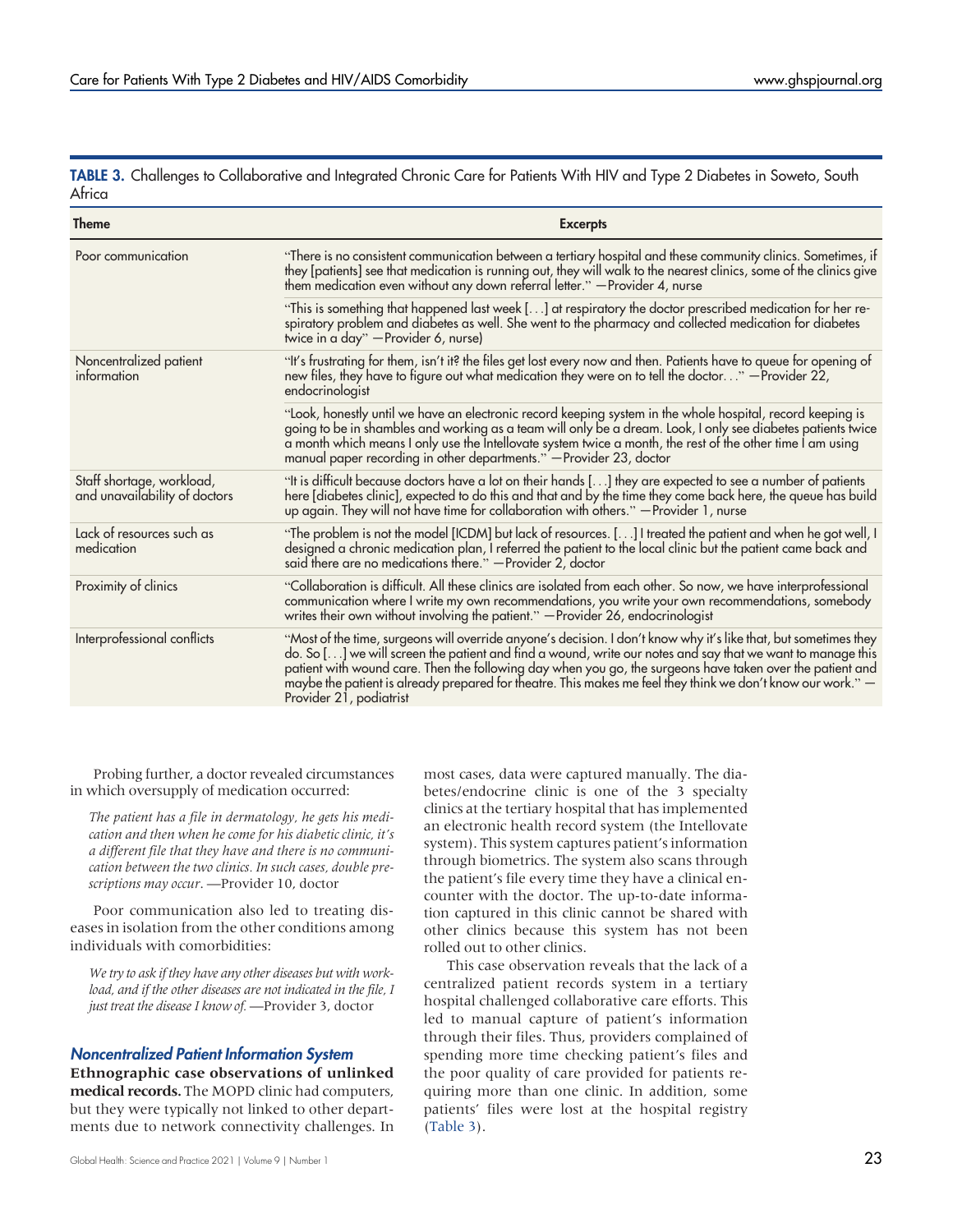#### Staff Shortage

Staff shortage and workload were reported to negatively affect care collaboration across disciplines.

Staff shortage and workload were reported to negatively affect care collaboration across disciplines:

Collaboration is not that easy. If you find there is something urgent you have to address, and you have other patients in the queue waiting, this makes it difficult  $\ldots$  -Provider 3, doctor

Another provider shared the same sentiments when she said:

The problem is we have few doctors and many patients. —Provider 1, nurse

In addition, integrating services and working as a team was also a challenge due to the existing professional hierarchical structures for managing patients:

A podiatrist is not exactly authorized to prescribe antibiotics. When the doctor is not around maybe once they've left the clinic when they finish, you find that it becomes a challenge. Because I always need a medical doctor to prescribe certain drugs for me. —Provider 14, Podiatrist

Interprofessional conflicts were also highlighted as another reason why collaborative care was not working well ([Table 3\)](#page-8-0).

Proximity to other clinics was also reported to negatively influence collaborative care. For example, HIV, renal, and psychiatric clinics were said to be meters away from the diabetes/endocrine clinic:

Some clinics like psychiatric are far away [...] It is difficult to start looking for a psychologist when they cannot be reached by telephone. —Provider 7, doctor

#### Patient Support and Involvement in Care

Patient support was said to be imperative especially for those who managed more than one chronic condition. However, it was mentioned that due to workload, providers never had enough time to provide personalized care to patients:

We try to involve them [patients], but the workload is too much, we have not much time for this. - Provider 16, doctor

Support was mostly done in group forums, such as during the diabetes education sessions. Yet, this support was not always accessed, especially when some patients had attended such sessions before or when they were in a hurry to join queues in other clinics.

They are always in a hurry to leave the education class. They will complain that they are getting late for other clinics.—Provider 6, nurse

They [patients] feel it is a waste of time because they have been in the sessions before. —Provider 17, diabetes nurse educator

Another key challenge for patient support was a language barrier. Elsewhere, we have extensively described how language barriers hinder health care providers from managing patients and pro-viding patient-centered care.<sup>[36](#page-14-19)</sup>

Ethnographic observation during an on**going diabetes class.** In a diabetes class, the dietician was busy educating patients about the permissible and nonpermissible foods, monitoring blood glucose, and self-care. Seven patients were seated around a large table that was positioned at the center of the room. Three patients were very active, asking questions and discussing their experiences managing diabetes. Three others were partly engaged, while 2 patients were very quiet and seemed disinterested. Suddenly the dietician pointed at 1 quiet patient and asked, "Mama [mother], why are you not saying anything?" The woman did not answer, but only stared at the dietician. One other woman seated next to the quiet woman quickly said, "She is from Mozambique and does not understand either English or the local languages." The dietician, sounding empathetic turned to me and said, "This is so sad. Language barrier is a key challenge that we experience especially with patients from Mozambique." The dietician paused for a few minutes, then proceeded with educating the other patients. The patient from Mozambique stared at the pictures and charts hanging on the wall.

Moreover, although patients' family or caregivers were invited to join diabetes education sessions, this was challenging for patients who live alone or who don't have family.

Similarly, social workers reported some of the challenges they experienced while involving family members in patient's care:

Sometimes, we don't receive a good welcome from the patient's relatives or other caregivers. —Provider 19, social worker

We make all the family and patient sit down and talk about the patient's condition  $[...]$  the problem comes when they [family] abandon the patient and don't want to be involved in the care. —Provider 20, social worker

# **DISCUSSION**

This ethnographic study investigated integrated and collaborative chronic care at a tertiary hospital in Soweto to examine how the health care system functions to manage patients with comorbid T2DM and HIV. We found that patients with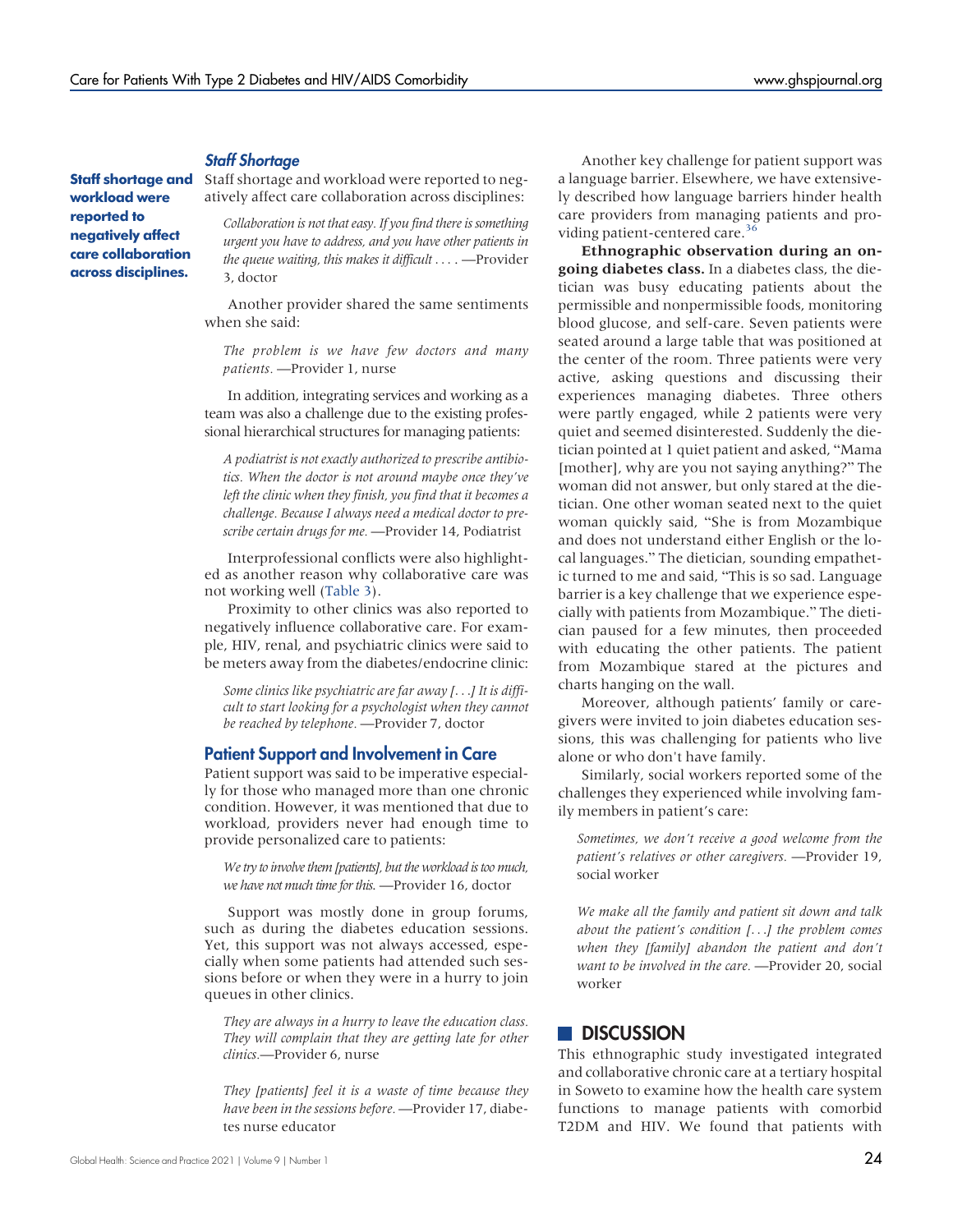comorbid T2DM and HIV visited different clinics with limited collaboration among health care providers within the different clinics at the tertiary hospital and with PHC clinics in Soweto. This situation did not arise because of a lack of will from health care providers; rather, it reflected health system deficiencies such as staff shortage, noncentralized record keeping, poor communication, and medication stock-outs. Lack of communication impeded people from addressing major health concerns. In addition, patients with more advanced T2DM symptoms who arrived at the MOPD at the tertiary hospital were required to seek care at this level first. Then, they were referred to the diabetes/endocrine clinic only when their condition worsened. This process often delayed more specialized care for about 2 months and arguably made them sicker. In what follows, we address some of the major findings around care provision for patients, and we make recommendations for improving the care of patients with multimorbidities in Soweto and in similar settings in low-and middle-income countries (LMICs).

Patients with co-occurring chronic illnesses require complex models of care, involving integration and collaboration of services among professions and institutions. South Africa has already implemented the ICDM model to strengthen PHC facilities to care for patients with chronic multimor-bidities.<sup>[12](#page-13-9)</sup> However, this model has not been implemented in most PHC clinics in Soweto. Although patients with HIV can be managed at PHC clinics, those with T2DM are mostly referred to a tertiary hospital. $37$  This is because of systemic challenges such as staff shortages, untrained nurses at PHC clinics, lack of equipment and medical supplies, and poor outcomes. Such systemic barriers were also found in a Cape Town study that reported 2 separate clinics for patients with T2DM and HIV even within PHC clinics.<sup>[15](#page-13-12)</sup> In addition, our findings may provide useful insights into why a task sharing program that aimed to increase nurses' capacity to manage and offer prescriptions for NCDs did not result in intensification of treatment for these dis-eases.<sup>[11](#page-13-8)</sup> Thus, it is clear that reorganization of PHC according to the ICDM model is still experiencing challenges throughout the country.

Furthermore, the spaces in which chronic care is differentially provided matters. Atun et al. $^{29}$  $^{29}$  $^{29}$  argued that these clinical arrangements are essential to the health system and the context where interventions are being implemented. It is therefore

important to recognize that integration of chronic care models is impeded at the level of the health system in public health facilities in South Africa. Studies conducted in other low-resource settings have found that the readiness of health services scale-up for the management of chronic conditions through an integrated chronic care approach failed due to lack of staff, lack of access to treatment protocols, inconsistent supply of essential drugs, and other systemic barriers.[38](#page-14-21)–[40](#page-14-22) Such findings align with what was found at the tertiary hospital in Soweto. $36,37$  $36,37$  To bolster integration of chronic care through the health system therefore requires more investment in detection, diagnosis, treatment of NCDs alongside and in tandem with HIV care at the PHC level. $^{11}$  $^{11}$  $^{11}$  This will reduce cost, improve care, and enhance patient outcomes.

Care pathways through a well-structured referral system are required for integrated care for patients with multimorbidities.<sup>[17](#page-14-1)</sup> The current study revealed several limitations in both up- and down-referral. For instance, some patients walked into the tertiary hospital without a referral letter, while some doctors and nurses referred patients **for those with** who did not qualify for a referral to the tertiary hospital. All these gaps and frequent bypassing of a structured referral system led to congestion and long queues at the tertiary hospital, contributing to overextending its services. Indeed, most health care providers revealed that some of the patients seen at the tertiary hospital could have easily been managed at the PHC clinics, further emphasizing the point that more investment in human resources is needed for PHC. Mojaki et al.<sup>[41](#page-14-23)</sup> have reported similar findings, whereby most patients seen at the MOPD and casualty had bypassed the referral system. More than half of the patients seen at these units could have been managed at the PHC facilities, a finding similar to a report from King Edward VIII Hospital in Durban<sup>[42](#page-14-24)</sup> and a factor that is overburdening tertiary care and leading to high cost.<sup>[43](#page-14-25)</sup> In addition, our findings are in line with an ethnographic study conducted in Guatemala that found that health system challenges, including hospital bureaucracies, communication breakdowns, and fragmented care, were key restricting factors that hindered patients from accessing care.<sup>[44](#page-14-26)</sup> Atun et al.<sup>[29](#page-14-12)</sup> similarly describe concern for how these communication networks break down to influence the rate at which an intervention is integrated into the general health system. Thus, targeted focus on identifying and addressing referral cogs in the health system may lead to improved and integrated NCD-HIV care, as well as improved health outcomes of vulnerable populations.

Care pathways for patients through a well-structured referral system are required for integrated care comorbidities.

Patients with cooccurring chronic illnesses require complex models of care, involving integration and collaboration of services among professions and institutions.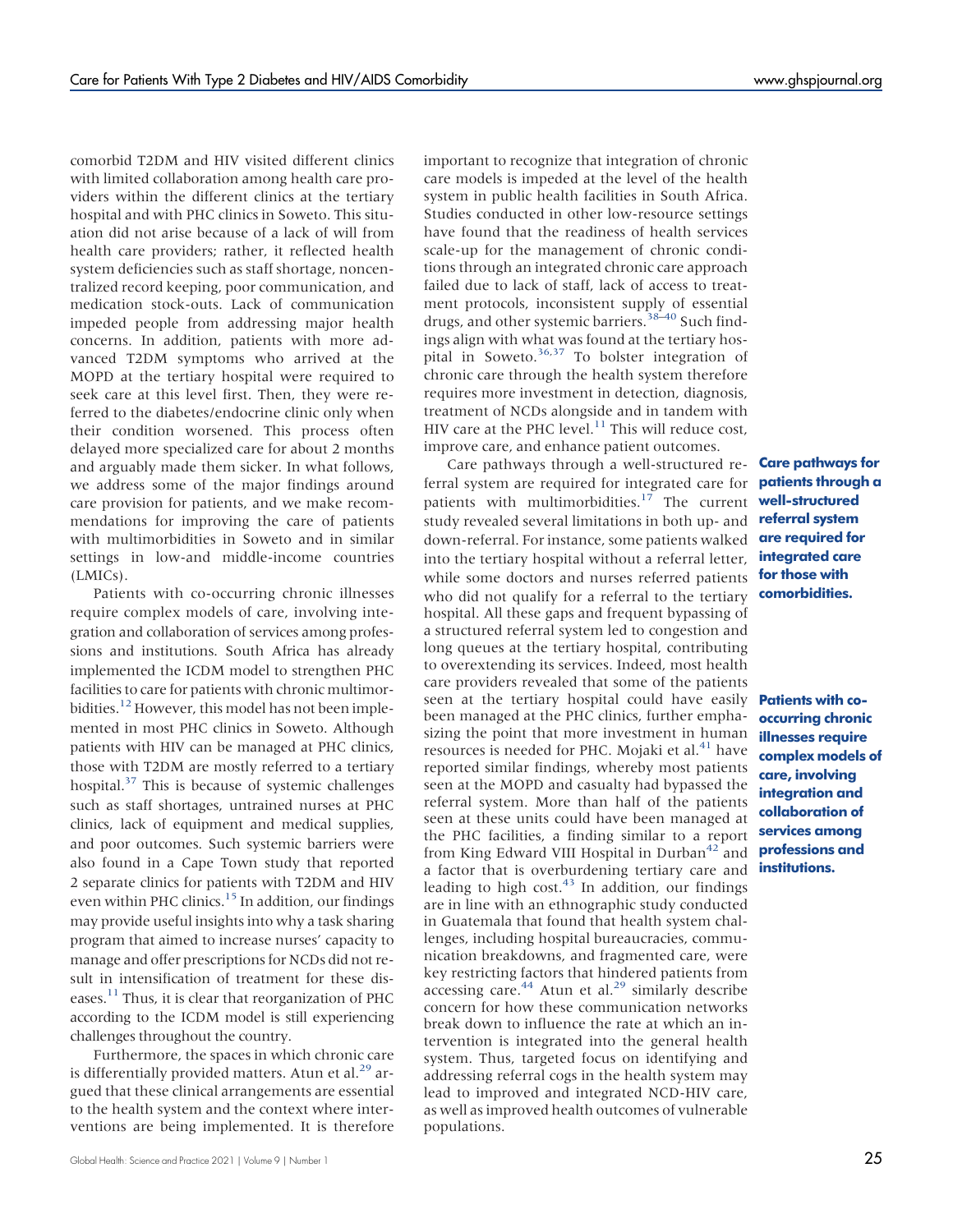many of the challenges patients with multiple chronic conditions face at the tertiary hospital. Because most clinics were specialized, collaboration of services or task sharing<sup>19</sup> was limited and care was focused on only one disease at a time. These findings are similar to other studies in lowresource settings that revealed how service provision for T2DM remains very limited at PHC, with services being offered in isolation in hospitals and at higher levels of care.<sup>[33](#page-14-16)[,39](#page-14-27)[,40](#page-14-22)</sup> Yet, important management issues impeded a more integrated chronic care approach formany patients: poor communication between clinicians and patients, poor communication among health care providers, and interprofessional conflicts and competition among specialized clinics. Some providers were not aware that patients had comorbidities alongside the immediate disease for which they were being treated. As such, the providers treated one condition in isolation from any others. Importantly, although diseases that cluster together such as T2DM and hypertension were managed together, patients had to visit separate clinics for any other additional conditions that they had. This finding concurs with recent studies among patients with multimorbidities in South Africa that have revealed that patients with concordant conditions (similar in risk profile and management) were more likely to progress further along the care continuum, while those with discordant multimorbidities (not directly related in pathogenesis or management) tended not to progress beyond diagnosis.<sup>45,[46](#page-14-29)</sup> We also found that even in cases in which clinicians were aware of other comorbidities, some ended up giving a double prescription to patients. Lack of a centralized patient information led to parallel care, drug duplications, and disjointed care between providers and patients, similar to other reports.[47](#page-14-30)–[49](#page-14-31)

Integrated care at the PHC level may alleviate

patient-centered, proactive, and well-coordinated multidisciplinary care, using new technologies to improve collaboration between patients, providers, and caregivers.

The ICDM model is

Ultimately, health care providers rarely provided personalized support to patients or their caregivers due to workload, language barriers, and time constraints, similar to what we have reported elsewhere.<sup>[36,](#page-14-19)[37](#page-14-20)</sup> This situation occurred despite many health care providers recognizing the need for personalized support; health systems inherently contained barriers that impeded this integrated care. Patient support was provided apart from clinical interactions and primarily in group forums. The most common type of forum was diabetes education sessions, with many patients attending only one session. Patient activation in groups was limited given the lack of personalized engagement with providers that would facilitate interactions and partnership in care.<sup>[36](#page-14-19)</sup> These findings may explain why a randomized

controlled trial that evaluated the effectiveness of group education sessions in Cape Town, found no significant improvement in any of the primary or secondary outcomes after 12 months, apart from a significant reduction in mean systolic and diastolic blood pressure.<sup>[50](#page-14-32)</sup> Social workers also experienced challenges with families who were uncomfortable, disengaged, or absent. A growing body of research highlights the importance of meaningful engagement with families in clinical practice and a refocus on the providers' contribution in supporting families.<sup>51</sup> Other studies in South Africa have also attributed low motivation to attend diabetes education sessions to poor patient–provider interaction, fear, dishonesty, and provider burn-out.<sup>52</sup> Chronic conditions such as T2DM, however, require significant participation by informed patients, which may necessitate an ongoing collaborative process between patients and professionals to optimize long-term outcome. Yet, it is imperative to note that while the rationale for group education remains strong, such sessions must take into consideration the contexts in which they are implemented. Thus, future interventions on education forums for patients should be adapted for the infrastructural limitations and logistical barriers to patient retention.<sup>50</sup>

The ICDM model is proactive and wellcoordinated multidisciplinary care, designed to improve collaboration between patients, providers, and caregivers.<sup>[12](#page-13-9)</sup> To achieve this goal in Soweto, PHC clinics must be strengthened in terms of providing adequate equipment and medication and training nurses to manage patients with T2DM and other chronic comorbidities. Only should the most severe cases be referred up to the tertiary level. Enhancing PHC interventions within the health system, especially within this context, can save time for the patient, enhance engagement in clinical visits for the patient and their family members, and ensure that further symptoms or health conditions are diagnosed early and cared for holistical- $\rm{lv.}^{51}$  $\rm{lv.}^{51}$  $\rm{lv.}^{51}$  Even as chronic care escalates,  $\rm{^{53}}$  $\rm{^{53}}$  $\rm{^{53}}$  the ICDM model must incorporate the complexities associated with multimorbidity, especially HIV and NCD co-occurrence, to meet the emerging needs of the burgeoning number of patients with the concurrent diagnoses.

### Policy and Research Implications

As South Africa's health care sector undergoes im-portant reforms,<sup>[9](#page-13-6)</sup> numerous health systemic challenges remain, hindering the implementation of integrated and collaborative care models. In particular, integrating diabetes care into HIV care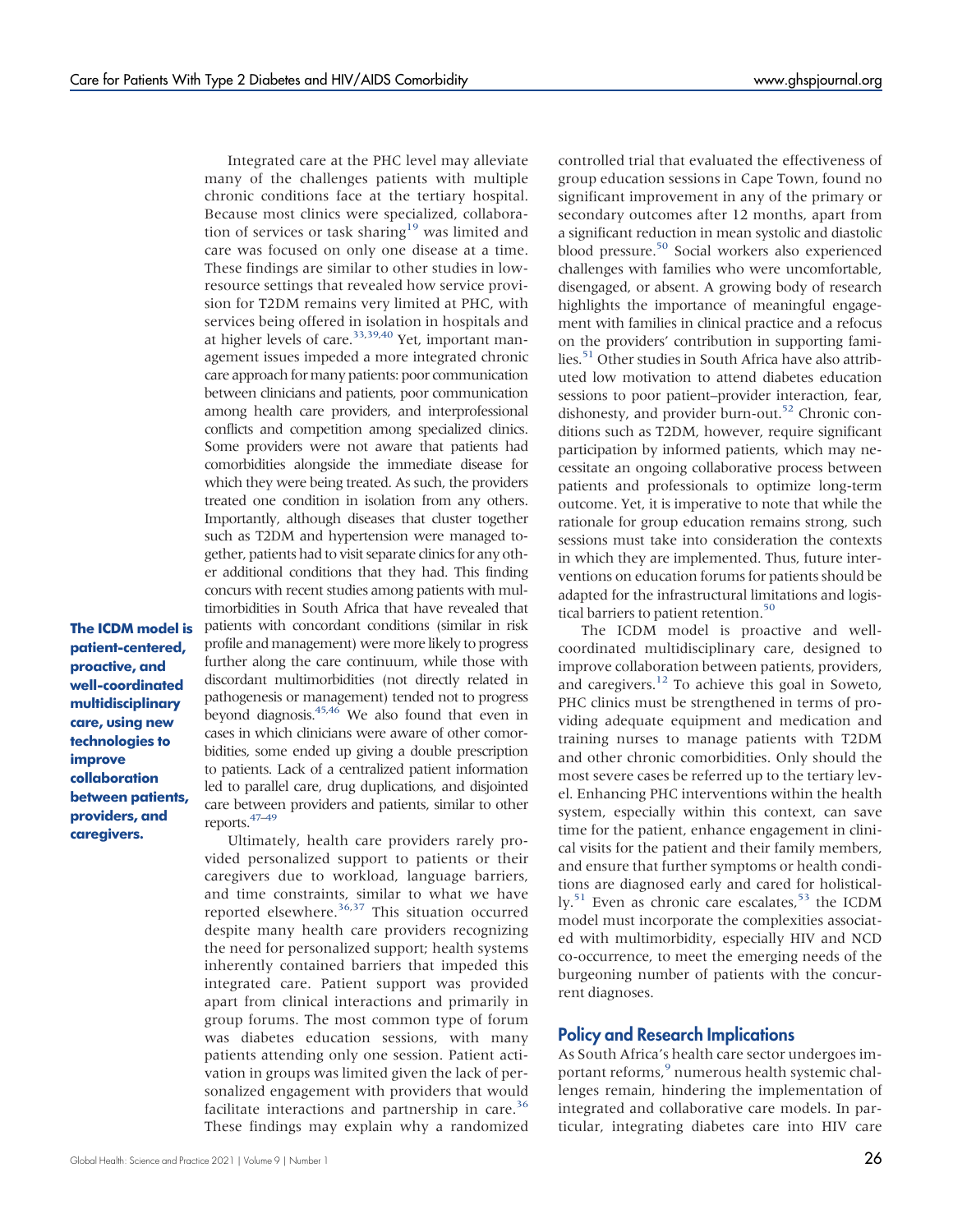programs has yet to be fully achieved due to health systemic challenges. Walt and Gilson<sup>54</sup> have argued that most health policies wrongly focus attention on the content of reform and neglect the actors involved in policy reform; the processes are contingent on developing and implementing change and on the context within which policy is developed. Atun et al.<sup>[29](#page-14-12)</sup> have similarly emphasized that new interventions should be viewed with caution or circumspection by multiple potential adopters, affecting the extent, pattern, and rate of their adoption. Thus, when thinking about how to integrate care for patients with HIV and NCDs in South Africa and other LMICs, we suggest that PHC clinics and providers must be considered as key actors of implementation for ICDM models. Without addressing major issues of detection, diagnosis, and integrated care at the PHC level, higher levels of care such as secondary or tertiary hospitals will continue to face enormous patient burden in the everyday management of multiple conditions that can and should be relegated to the PHC. Greater investment is needed in PHC clinics in terms of equipment, medication, and staff who can deliver the consistent, careful, integrated, and patient-centered care patients deserve.

The MOPD is the centralized clinic through which patients first initiate care at a tertiary hospital in Soweto. We recommend strengthening the MOPD to offer integrated and collaborative care to patients with T2DM and other chronic comorbidities, especially HIV. Moreover, a key feature of task sharing or collaborative care is a team-based approach to care,<sup>[19](#page-14-3)</sup> whereby specialists at tertiary hospital engage and communicate among themselves and with providers at PHC clinics to improve patient outcomes.<sup>55</sup> In the context of this study, clinicians at the tertiary hospital rarely communicated with providers in different clinics within the hospital or at PHC clinics, largely due to staff shortages, limited time for meetings, and poor communication. Strengthening the MOPD and enhancing a proper collaborative care require training and increasing the number of staff, as well as implementing a centralized electronic data capture system at the tertiary hospital that will ease communication and task sharing among providers and patients across different levels of care. Further, addressing key systemic issues especially at PHC clinics will enable early screening, detection and management of comorbidities, ease workload at tertiary levels of care, and create a patientcentered as opposed to disease-specific approach.

Findings reported from our study have implications for other LMICs that are poorly prepared to manage multimorbidity, partly due to inadequacies in the health system infrastructure (shortages of trained health care providers, equipment, and medication).[56](#page-15-4)[,57](#page-15-5) For effective implementation and sustainability of the integrated care models, countries must adapt such models to fit their context. This tailoring calls for research into how countries are operationalizing and implementing integrated care and what challenges and opportunities exist. Such research may facilitate creating contextspecific interventions or strategies that would enhance successful implementation of integrated care models. It may include assessing issues of human resources for health, equipment and medication, sustained decision support, developing comorbidity guidelines and checklists, and so forth.<sup>58</sup> Importantly, the term *multimorbidity* does not seem to have a universally accepted definition.<sup>2</sup> It is imperative to develop a standardized definition that can be incorporated into research agendas to identify the evidence gaps and to inform the organization of health systems.

Moreover, health care providers working with chronic care patients in LMICs must align chronic care to meet the needs of the patients and the population at large. This alignment will require a properly functioning patient information system to facilitate care coordination and effective communication between providers and patients. Establishing community linkages in care is one of the key tenets of integrated and collaborative care. Thus, a need exists to develop stronger links with communities to promote awareness on chronic comorbidity or multimorbidity prevention strategies through approaches such as outreach programs, early screening, selfmanagement, and self-care.

Lastly, the coronavirus 2019 (COVID-19) pandemic has illustrated the need to understand how multimorbidities create vulnerabilities and interact with new infections (for example HIV and TB and immunosuppressed population groups). Thus, a need exists for more research to understand the complexities around multimorbidities and health systems to be better prepared to provide more effective care.

#### Limitations

This study did not involve PHC facilities in Soweto and thus excludes what happens in these settings. Yet, our ethnographic interviews encompassed observations and informal conversations with different actors in the health care system that inform what challenges and opportunities are present within these settings. This information is especially relevant regarding patients who had been

For proper and sustainable implementation of the integrated care models, countries must adapt such models to fit their context.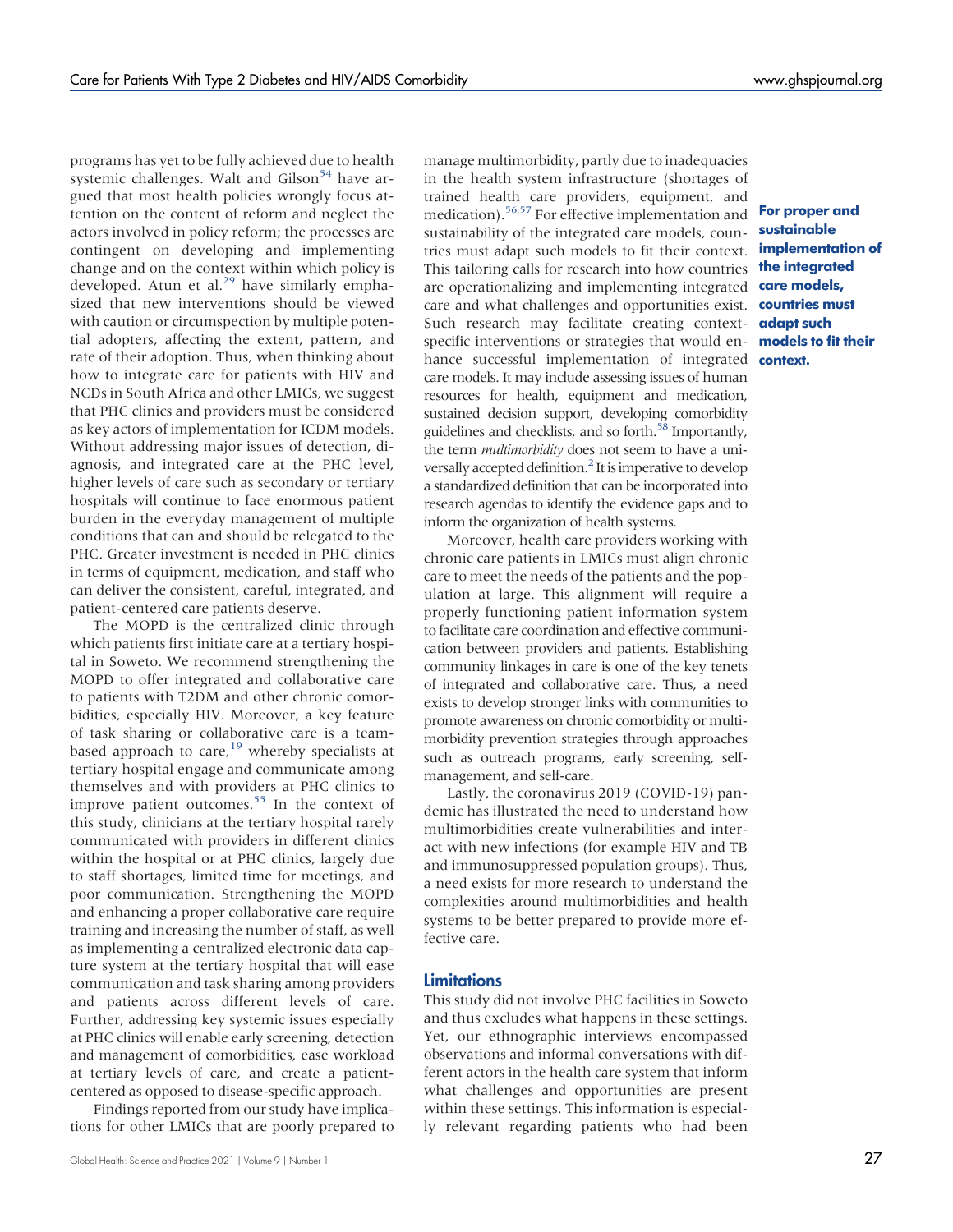referred from PHC to tertiary hospital and provided insights about their experiences with PHC. Further, findings from this study concur with other qualitative studies $10,14,15$  $10,14,15$  $10,14,15$  that have focused on care provisions for patients with T2DM, HIV/ AIDS, and other comorbidities in PHC in South Africa. This being an ethnographic study, issues around reflexivity and subjectivity were considered. First, being an outsider (non-South African) may have influenced the primary researcher's views on care provision. Second, the researcher relied on her own interpretation which could be biased. However, a constant thoughtful process in reviewing field notes, observations, and interviews with the participants and other researchers involved in this study allowed flexibility in data collection, analysis, and reporting of study findings.[59](#page-15-7) In this way, reporting of research finding was objective, which increased scientific rigor.

## **CONCLUSIONS**

Challenges experienced by patients with T2DM, HIV, and other chronic comorbidities in Soweto call for new ways to improve patient care by thinking and acting among policy makers, health care organizations, and health care professionals—as well as patients and caregivers. In addition to investing in and strengthening PHC-level disease detection, diagnosis, and care, we recommend strengthening the MOPD at the tertiary hospital to offer integrated and collaborative care to patients with T2DM and other comorbidities. The MOPD should also work with PHC clinics to ensure that patients can receive reliable care closer to their homes and families. To achieve this, health policy makers must address health system challenges such as lack of medical supplies, staff shortages, and a centralized patient information system in the public health care system. Improving the information that health care providers have from the level of the PHC clinic to the MOPD and specialty clinics is imperative, not only to improve the implementation of policies aimed at strengthening the health care system in South Africa but also to ensure the sustainability of such policies.

Acknowledgments: We wish to thank all of those who participated in this study and provided their sincere responses on how the health care system functions to care for patients with comorbid type 2 diabetes and HIV/ AIDS in Soweto. We also acknowledge Dr. Jacob Tsitsi and Dr. Bruno Pauly for their support during the study, together with Sister Sarah Moikangoa, Lerato Modibedi, and Palesa Thebe of Chris Hani Baragwanath Academic Hospital in Soweto.

Funding: The South African Medical Research Council funded this study from the core grant to DPHRU (SHNS017-NORRIS S MRC 2017-NORRIS S MRC 2017).

Author contributions: EB conducted the study, analyzed data, and wrote the manuscript; SN financial support, supervision and reviewed the manuscript; JG supervision and reviewed the manuscript; EM supervision, data analysis and reviewed the manuscript.

Competing interests: None declared.

## **REFERENCES**

- 1. World Health Organization (WHO). Multimorbidity: Technical Series on Safer Primary Care. WHO; 2016. Accessed January 15, 2021. [https://apps.who.int/iris/bitstream/handle/10665/](https://apps.who.int/iris/bitstream/handle/10665/252275/9789241511650-eng.pdf) [252275/9789241511650-eng.pdf](https://apps.who.int/iris/bitstream/handle/10665/252275/9789241511650-eng.pdf)
- <span id="page-13-0"></span>2. The Lancet. Making more of multimorbidity: an emerging priority. Lancet. 2018;391(10131):1637. [CrossRef](https://doi.org/10.1016/S0140-6736(18)30941-3). [Medline](http://www.ncbi.nlm.nih.gov/pubmed/29726322)
- <span id="page-13-1"></span>3. Chang AY, Gómez-Olivé FX, Payne C, et al. Chronic multimorbidity among older adults in rural South Africa. BMJ Glob Health. 2019; 4(4):e001386. [CrossRef](https://doi.org/10.1136/bmjgh-2018-001386). [Medline](http://www.ncbi.nlm.nih.gov/pubmed/31423345)
- <span id="page-13-13"></span>4. Mendenhall E, Kohrt BA, Norris SA, Ndetei D, Prabhakaran D. Non-communicable disease syndemics: poverty, depression, and diabetes among low-income populations. Lancet. 2017; 389(10072):951–963. [CrossRef](https://doi.org/10.1016/S0140-6736(17)30402-6). [Medline](http://www.ncbi.nlm.nih.gov/pubmed/28271846)
- <span id="page-13-2"></span>5. Oni T, Youngblood E, Boulle A, McGrath N, Wilkinson RJ, Levitt NS. Patterns of HIV, TB, and non-communicable disease multi-morbidity in peri-urban South Africa—a cross sectional study. BMC Infect Dis. 2015;15(1):20. [CrossRef.](https://doi.org/10.1186/s12879-015-0750-1) [Medline](http://www.ncbi.nlm.nih.gov/pubmed/25595711)
- <span id="page-13-3"></span>6. Clark SJ, Gómez-Olivé FX, Houle B, et al. Cardiometabolic disease risk and HIV status in rural South Africa: establishing a baseline. BMC Public Health. 2015;15(1):135. [CrossRef.](https://doi.org/10.1186/s12889-015-1467-1) [Medline](http://www.ncbi.nlm.nih.gov/pubmed/25885455)
- <span id="page-13-4"></span>7. Sobieszczyk ME, Werner L, Mlisana K, et al. Metabolic syndrome after HIV acquisition in South African women. J Acquir Immune Defic Syndr. 2016;73(4):438–445. [CrossRef.](https://doi.org/10.1097/QAI.0000000000001123) [Medline](http://www.ncbi.nlm.nih.gov/pubmed/27391387)
- <span id="page-13-5"></span>8. Coovadia H, Jewkes R, Barron P, Sanders D, McIntyre D. The health and health system of South Africa: historical roots of current public health challenges. Lancet. 2009;374(9692):817–834. [CrossRef](https://doi.org/10.1016/S0140-6736(09)60951-X). **[Medline](http://www.ncbi.nlm.nih.gov/pubmed/19709728)**
- <span id="page-13-6"></span>9. Fusheini A, Eyes J, Goudge J. The state of public hospital governance and management in a South African hospital: a case study. Int J Healthc. 2017;3(2):68–77. [CrossRef](https://doi.org/10.5430/ijh.v3n2p68)
- <span id="page-13-7"></span>10. Ameh S, Klipstein-Grobusch K, D'ambruoso L, Kahn K, Tollman SM, Gómez-Olivé FX. Quality of integrated chronic disease care in rural South Africa: user and provider perspectives. Health Policy Plan. 2017;32(2):257–266. [CrossRef](https://doi.org/10.1093/heapol/czw118). [Medline](http://www.ncbi.nlm.nih.gov/pubmed/28207046)
- <span id="page-13-8"></span>11. Fairall LR, Folb N, Timmerman V, et al. Educational outreach with an integrated clinical tool for nurse-led non-communicable chronic disease management in primary care in South Africa: a pragmatic cluster randomised controlled trial. PLoS Med. 2016;13(11): e1002178. [CrossRef](https://doi.org/10.1371/journal.pmed.1002178). [Medline](http://www.ncbi.nlm.nih.gov/pubmed/27875542)
- <span id="page-13-9"></span>12. Mahomed OH, Asmall S, Freeman M. An integrated chronic disease management model: a diagonal approach to health system strengthening in South Africa. J Health Care Poor Underserved. 2014;25(4):1723–1729. [CrossRef](https://doi.org/10.1353/hpu.2014.0176). [Medline](http://www.ncbi.nlm.nih.gov/pubmed/25418238)
- <span id="page-13-10"></span>13. Knaul FM, Bhadelia A, Atun R, Frenk J. Achieving effective universal health coverage and diagonal approaches to care for chronic illnesses. Health Aff. 2015;34(9):1514–1522. [CrossRef.](https://doi.org/10.1377/hlthaff.2015.0514) [Medline](http://www.ncbi.nlm.nih.gov/pubmed/26355053)
- <span id="page-13-11"></span>14. Mahomed OH, Asmall S, Voce A. Sustainability of the integrated chronic disease management model at primary care clinics in South Africa. Afr J Prim Health Care Fam Med. 2016;8(1):e1–e7. [CrossRef](https://doi.org/10.4102/phcfm.v8i1.1248). [Medline](http://www.ncbi.nlm.nih.gov/pubmed/28155314)
- <span id="page-13-12"></span>15. Matima R, Murphy K, Levitt NS, BeLue R, Oni T. A qualitative study on the experiences and perspectives of public sector patients in Cape Town in managing the workload of demands of HIV and type 2 diabetes multimorbidity. PLoS One. 2018;13(3):e0194191. [CrossRef](https://doi.org/10.1371/journal.pone.0194191). **[Medline](http://www.ncbi.nlm.nih.gov/pubmed/29538415)**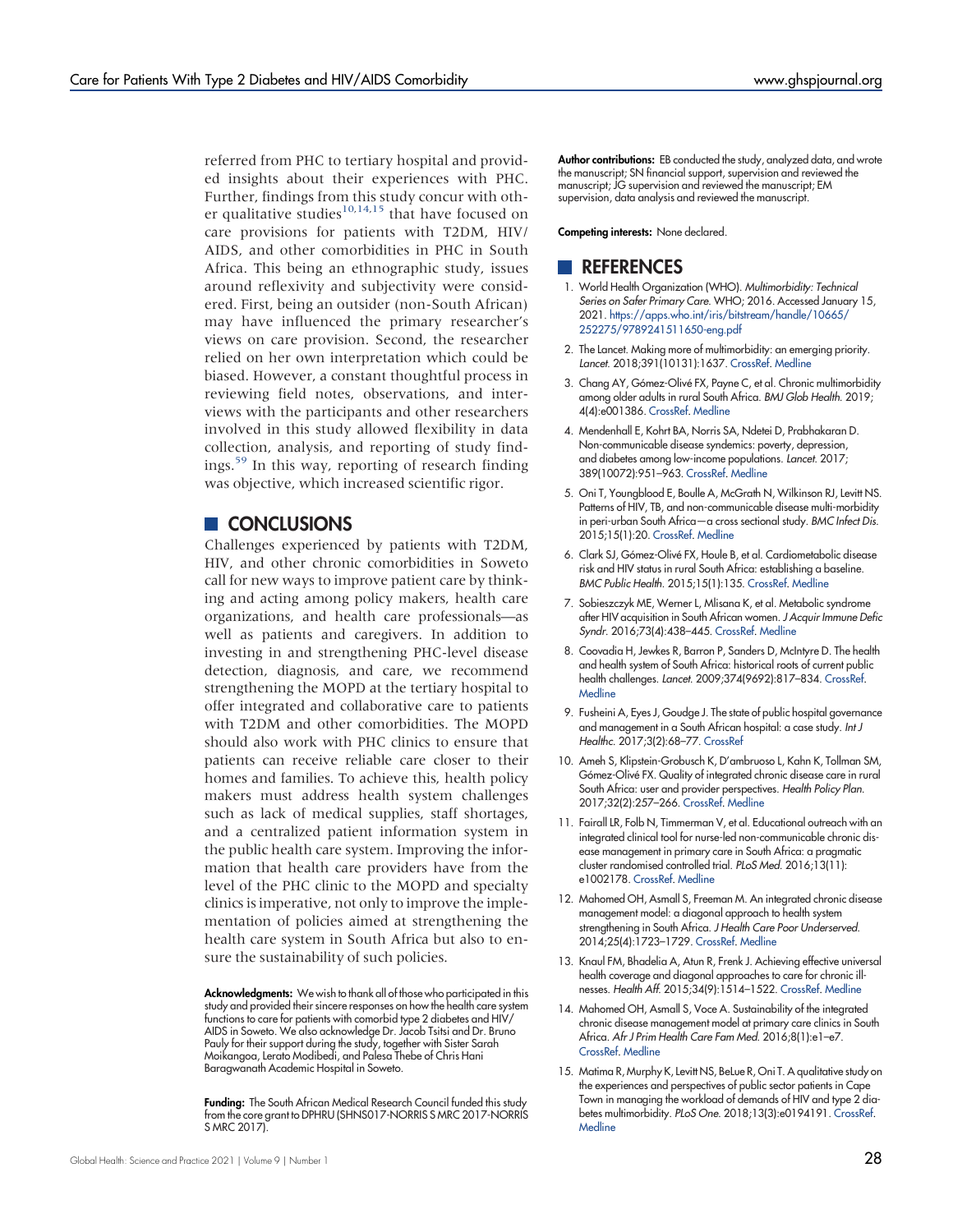- <span id="page-14-0"></span>16. Atun R, Jaffar S, Nishtar S, et al. Improving responsiveness of health systems to non-communicable diseases. Lancet. 2013;381 (9867):690–697. [CrossRef.](https://doi.org/10.1016/S0140-6736(13)60063-X) [Medline](http://www.ncbi.nlm.nih.gov/pubmed/23410609)
- <span id="page-14-1"></span>17. Pinder R, Petchey R, Shaw S, Carter Y. What's in a care pathway? Towards a cultural cartography of the new NHS. Sociol Health Illn. 2005;27(6):759–779. [CrossRef](https://doi.org/10.1111/j.1467-9566.2005.00473.x). [Medline](http://www.ncbi.nlm.nih.gov/pubmed/16283898)
- <span id="page-14-2"></span>18. World Health Organization (WHO), PEPFAR, UNAIDS. Task Shifting: Rational Redistribution of Tasks Among Health Workforce Teams: Global Recommendations and Guidelines. WHO; 2007. Accessed January 15, 2021. [https://apps.who.int/iris/handle/](https://apps.who.int/iris/handle/10665/43821) [10665/43821](https://apps.who.int/iris/handle/10665/43821)
- <span id="page-14-3"></span>19. Anand TN, Joseph LM, Geetha AV, Prabhakaran D, Jeemon P. Task sharing with non-physician health-care workers for management of blood pressure in low-income and middle-income countries: a systematic review and meta-analysis. Lancet Glob Health. 2019;7(6): e761–e771. [CrossRef](https://doi.org/10.1016/S2214-109X(19)30077-4). [Medline](http://www.ncbi.nlm.nih.gov/pubmed/31097278)
- <span id="page-14-4"></span>20. Nuño R, Coleman K, Bengoa R, Sauto R. Integrated care for chronic conditions: the contribution of the ICCC Framework. Health Policy. 2012;105(1):55–64. [CrossRef](https://doi.org/10.1016/j.healthpol.2011.10.006). [Medline](http://www.ncbi.nlm.nih.gov/pubmed/22071454)
- <span id="page-14-5"></span>21. Boult C, Green AF, Boult LB, Pacala JT, Snyder C, Leff B. Successful models of comprehensive care for older adults with chronic conditions: evidence for the Institute of Medicine's "retooling for an aging America" report. J Am Geriatr Soc. 2009;57(12):2328–2337. [CrossRef.](https://doi.org/10.1111/j.1532-5415.2009.02571.x) [Medline](http://www.ncbi.nlm.nih.gov/pubmed/20121991)
- <span id="page-14-6"></span>22. Spedding M, Stein D, Sorsdahl K. Task-shifting psychosocial interventions in public mental health: a review of the evidence in the South African context. South African Heal Rev. 2015;2014/2015(1):73– 87. <https://hdl.handle.net/10520/EJC189295>
- <span id="page-14-7"></span>23. Bergström S. Training non-physician mid-level providers of care (associate clinicians) to perform caesarean sections in low-income countries. Best Pract Res Clin Obstet Gynaecol. 2015;29(8):1092– 1101. [CrossRef](https://doi.org/10.1016/j.bpobgyn.2015.03.016). [Medline](http://www.ncbi.nlm.nih.gov/pubmed/25900128)
- <span id="page-14-8"></span>24. Petersen I, Bhana A, Fairall LR, et al. Evaluation of a collaborative care model for integrated primary care of common mental disorders comorbid with chronic conditions in South Africa. BMC Psychiatry. 2019;19(1):107. [CrossRef](https://doi.org/10.1186/s12888-019-2081-z). [Medline](http://www.ncbi.nlm.nih.gov/pubmed/30943947)
- <span id="page-14-9"></span>25. Lasker RD, Weiss ES, Miller R. Partnership synergy: a practical framework for studying and strengthening the collaborative advantage. Milbank Q. 2001;79(2):179–205, III-IV. [CrossRef](https://doi.org/10.1111/1468-0009.00203). [Medline](http://www.ncbi.nlm.nih.gov/pubmed/11439464)
- <span id="page-14-10"></span>26. Bantom SA. Retha de la Harpe NR. Accessibility to patients' own health information: a case in rural Eastern Cape, South Africa. Paper presented at: SAICSIT '16: Proceedings of the Annual Conference of the South African Institute of Computer Scientists and Information Technologists; September 2016. [CrossRef](https://doi.org/10.1145/2987491.2987505)
- 27. Marutha S. Records Management in Support of Service Delivery in the Public Health Sector of the Limpopo Province in South Africa. Thesis, University of South Africa; 2011. Accessed January 15, 2021. <http://hdl.handle.net/10500/5737>
- <span id="page-14-11"></span>28. Raff M, James MFM. An audit of anaesthetic record keeping. Southern Afr J Anaesthesia Analgesia. 2003;9(3):7–9. [CrossRef](https://doi.org/10.1080/22201173.2003.10873005)
- <span id="page-14-12"></span>29. A]tun R, de Jongh T, Secci F, Ohiri K, Adeyi O. Integration of targeted health interventions into health systems: a conceptual framework for analysis. Health Policy Plan. 2010;25(2):104–111. [CrossRef.](https://doi.org/10.1093/heapol/czp055) [Medline](http://www.ncbi.nlm.nih.gov/pubmed/19917651)
- <span id="page-14-13"></span>30. National Department of Health. Integrated Support Team Consolidated Report of the Integrated Support Team: Review of Health Overspending and Macro-Assessment of the Public Health System in South Africa. National Department of Health; 2009.
- <span id="page-14-14"></span>31. Mahomed O, Asmall S. Development and implementation of an integrated chronic disease model in South Africa: lessons in the management of change through improving the quality of clinical practice. Int J Integr Care. 2015;15(4):e038. [CrossRef](https://doi.org/10.5334/ijic.1454). [Medline](http://www.ncbi.nlm.nih.gov/pubmed/26528101)
- <span id="page-14-15"></span>32. Statistics South Africa. Statistical Release (Revised), Census 2011. Statistics South Africa; 2011. Accessed January 21, 2021. [https://](https://www.statssa.gov.za/publications/P03014/P030142011.pdf) [www.statssa.gov.za/publications/P03014/P030142011.pdf](https://www.statssa.gov.za/publications/P03014/P030142011.pdf)
- <span id="page-14-16"></span>33. Bosire E, Mendenhall E, Omondi GB, Ndetei D. When diabetes confronts HIV: biological sub-citizenship at a public hospital in Nairobi, Kenya. Med Anthropol Q. 2018;32(4):574–592. [CrossRef.](https://doi.org/10.1111/maq.12476) [Medline](http://www.ncbi.nlm.nih.gov/pubmed/30117196)
- <span id="page-14-17"></span>34. Braun V, Clarke V. To saturate or not to saturate? Questioning data saturation as a useful concept for thematic analysis and sample-size rationales useful concept for thematic analysis and sample-size rationales. Qual Res Sport Exerc Health. 2019. [CrossRef](https://doi.org/10.1080/2159676X.2019.1704846)
- <span id="page-14-18"></span>35. Kolb SM. Grounded theory and the constant comparative method: valid research strategies for educators. J Emerg Trends Educ Res Policy Stud. 2012;3(1):83–86.
- <span id="page-14-19"></span>36. Bosire EN, Mendenhall E, Norris SA, Goudge J. Patient-centred care for patients with diabetes and HIV at a public tertiary hospital in South Africa: an ethnographic study. Int J Heal Policy Manag. 2020. [CrossRef.](https://doi.org/10.34172/ijhpm.2020.65) [Medline](http://www.ncbi.nlm.nih.gov/pubmed/32610758)
- <span id="page-14-20"></span>37. Bosire EN. Patients' experiences of comorbid HIV/AIDS and diabetes care and management in Soweto, South Africa. Qual Health Res. 2021;31(2):373–384. [CrossRef.](https://doi.org/10.1177/1049732320967917) [Medline](http://www.ncbi.nlm.nih.gov/pubmed/33150848)
- <span id="page-14-21"></span>38. Leung C, Aris E, Mhalu A, et al. Preparedness of HIV care and treatment clinics for the management of concomitant non-communicable diseases: a cross-sectional survey. BMC Public Health. 2016;16(1): 1002. [CrossRef](https://doi.org/10.1186/s12889-016-3661-1). [Medline](http://www.ncbi.nlm.nih.gov/pubmed/27655406)
- <span id="page-14-27"></span>49. Katende D, Mutungi G, Baisley K, et al. Readiness of Ugandan health services for the management of outpatients with chronic diseases. Trop Med Int Health. 2015;20(10):1385–1395. [CrossRef](https://doi.org/10.1111/tmi.12560). [Medline](http://www.ncbi.nlm.nih.gov/pubmed/26095069)
- <span id="page-14-22"></span>40. Peck R, Mghamba J, Vanobberghen F, et al. Preparedness of Tanzanian health facilities for outpatient primary care of hypertension and diabetes: a cross-sectional survey. [published correction appears in Lancet Glob Health. 2014;2(9):511]. Lancet Glob Health. 2014;2(5):e285–e292. [CrossRef.](https://doi.org/10.1016/S2214-109X(14)70033-6) [Medline](http://www.ncbi.nlm.nih.gov/pubmed/24818084)
- <span id="page-14-23"></span>41. Mojaki ME, Basu D, Letshokgohla ME, Govender M. Referral steps in district health system are side-stepped. S Afr Med J. 2011;101 (2):109. [CrossRef](https://doi.org/10.7196/SAMJ.4385). [Medline](http://www.ncbi.nlm.nih.gov/pubmed/21678735)
- <span id="page-14-24"></span>42. Rutkove SB, Abdool Karim SS, Loening WE. Patterns of care in an overburdened tertiary hospital outpatients department. S Afr Med J. 1990;77(9):476–478. [Medline](http://www.ncbi.nlm.nih.gov/pubmed/2339314)
- <span id="page-14-25"></span>43. Kamau KJ, Osuga BO, Njuguna S. Challenges facing implementation of referral system for quality health care services in Kiambu County, Kenya. Health Syst Policy Res. 2017;4(1):48. [CrossRef](https://doi.org/10.21767/2254-9137.100067)
- <span id="page-14-26"></span>44. Chary A, Flood D, Austad K, et al. Navigating bureaucracy: accompanying indigenous Maya patients with complex health care needs in Guatemala. Hum Organ. 2016;75(4):305–314. [CrossRef](https://doi.org/10.17730/1938-3525-75.4.305)
- <span id="page-14-28"></span>45. Chang AY, Gómez-Olivé FX, Manne-Goehler J, et al. Multimorbidity and care for hypertension, diabetes and HIV among older adults in rural South Africa. Bull World Health Organ. 2019;97(1):10–23. [CrossRef.](https://doi.org/10.2471/BLT.18.217000) [Medline](http://www.ncbi.nlm.nih.gov/pubmed/30618461)
- <span id="page-14-29"></span>46. Manne-Goehler J, Siedner MJ, Montana L, et al. Hypertension and diabetes control along the HIV care cascade in rural South Africa. J Int AIDS Soc. 2019;22(3):e25213. [CrossRef.](https://doi.org/10.1002/jia2.25213) [Medline](http://www.ncbi.nlm.nih.gov/pubmed/30916897)
- <span id="page-14-30"></span>47. Atun R, Davies JI, Gale EAM, et al. Diabetes in sub-Saharan Africa: from clinical care to health policy. Lancet Diabetes Endocrinol. 2017;5(8):622–667. [CrossRef.](https://doi.org/10.1016/S2213-8587(17)30181-X) [Medline](http://www.ncbi.nlm.nih.gov/pubmed/28688818)
- 48. Jaffar S. Diabetes and other non-communicable diseases in Africa: a potential disaster in the waiting. Lancet Diabetes Endocrinol. 2016; 4(11):875–877. [CrossRef.](https://doi.org/10.1016/S2213-8587(16)30216-9) [Medline](http://www.ncbi.nlm.nih.gov/pubmed/27727122)
- <span id="page-14-31"></span>49. Manne-Goehler J, Atun R, Stokes A, et al. Diabetes diagnosis and care in sub-Saharan Africa: pooled analysis of individual data from 12 countries. Lancet Diabetes Endocrinol. 2016;4(11):903–912. [CrossRef.](https://doi.org/10.1016/S2213-8587(16)30181-4) [Medline](http://www.ncbi.nlm.nih.gov/pubmed/27727123)
- <span id="page-14-32"></span>50. Mash RJ, Rhode H, Zwarenstein M, et al. Effectiveness of a group diabetes education programme in under-served communities in South Africa: a pragmatic cluster randomized controlled trial. Diabet Med. 2014;31(8):987–993. [CrossRef.](https://doi.org/10.1111/dme.12475) [Medline](http://www.ncbi.nlm.nih.gov/pubmed/24766179)
- <span id="page-14-33"></span>51. Deek H, Hamilton S, Brown N, et al; FAMILY Project Investigators. Family-centred approaches to healthcare interventions in chronic